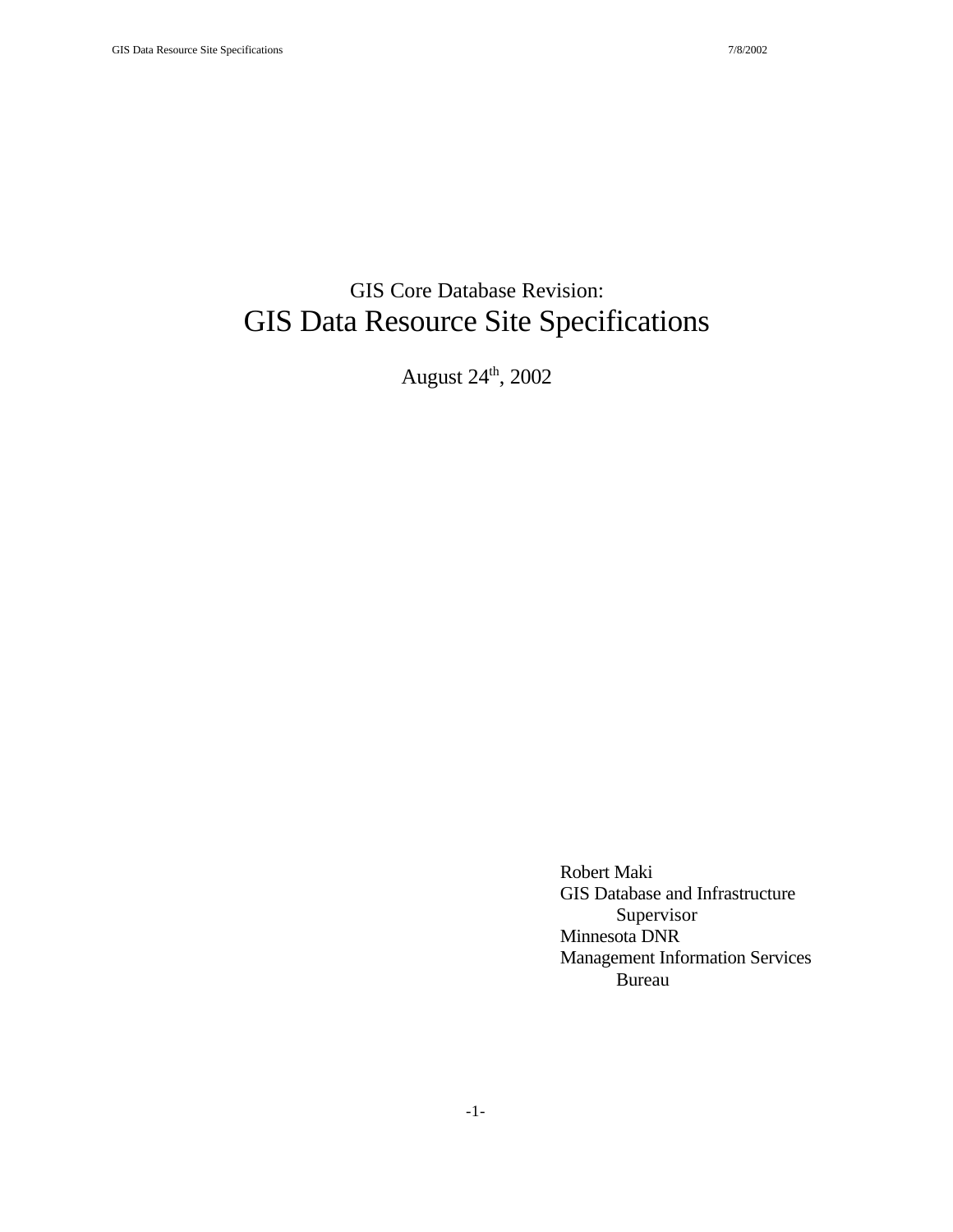Minnesota DNR GIS Data Resource Site Specifications

Robert Maki GIS Data and Infrastructure Supervisor MIS-GIS

#### 1.0 Introduction

This document provides technical specifications for GIS Data Resource Sites at the Minnesota Department of Natural Resources (DNR). Data Access Sites are part of the Revised GIS Core Database Architecture,<sup>1</sup> an information system initiative which seeks to created an integrated GIS data storage, access, distribution, and maintenance environment. The "Revised Core" initiative updates the original DNR GIS Core Database Architecture, which was established in 1995.

This document is intended for a technical audience, primarily system designers and application developers. Reviewers seeking a general understanding of the architecture may wish to consult other sources.<sup>2</sup> The specification has been prepared early in the Revised Core development project because several yet to be developed subsystems depend on the specification.

Data Resource Sites are encapsulated data, application, and user documentation environments that define the range of data resources available to users. Consolidating these resources into a single suite of structured locations facilitates data distribution and update, and software version control.

Data Resource Sites have several key characteristics, including: 1) may draw upon a wide variety of physical data sources which are encapsulated through a set of system level metadata structures, 2) includes not only data but also methods for accessing data, thereby enabling applications which do not require users to navigate file systems and data sources to load data into their application environment, 3) are organized, in part, around specific business units with an eye toward supporting business-specific applications.

The document consists of several sections as follows:

| <i>Section</i><br><i>Number</i> | <b>Section Title</b> | <b>Section Description</b>          |
|---------------------------------|----------------------|-------------------------------------|
| Section 2:                      | Background           | Historical context for the document |

<sup>1</sup>Minnesota DNR, Management Information Services Bureau, "Revised Core Database General Architecture Design", March 2000

<sup>2</sup>Specifically: Minnesota DNR, Management Information Services Bureau, "GIS Core Database Architecture Revision", 1999.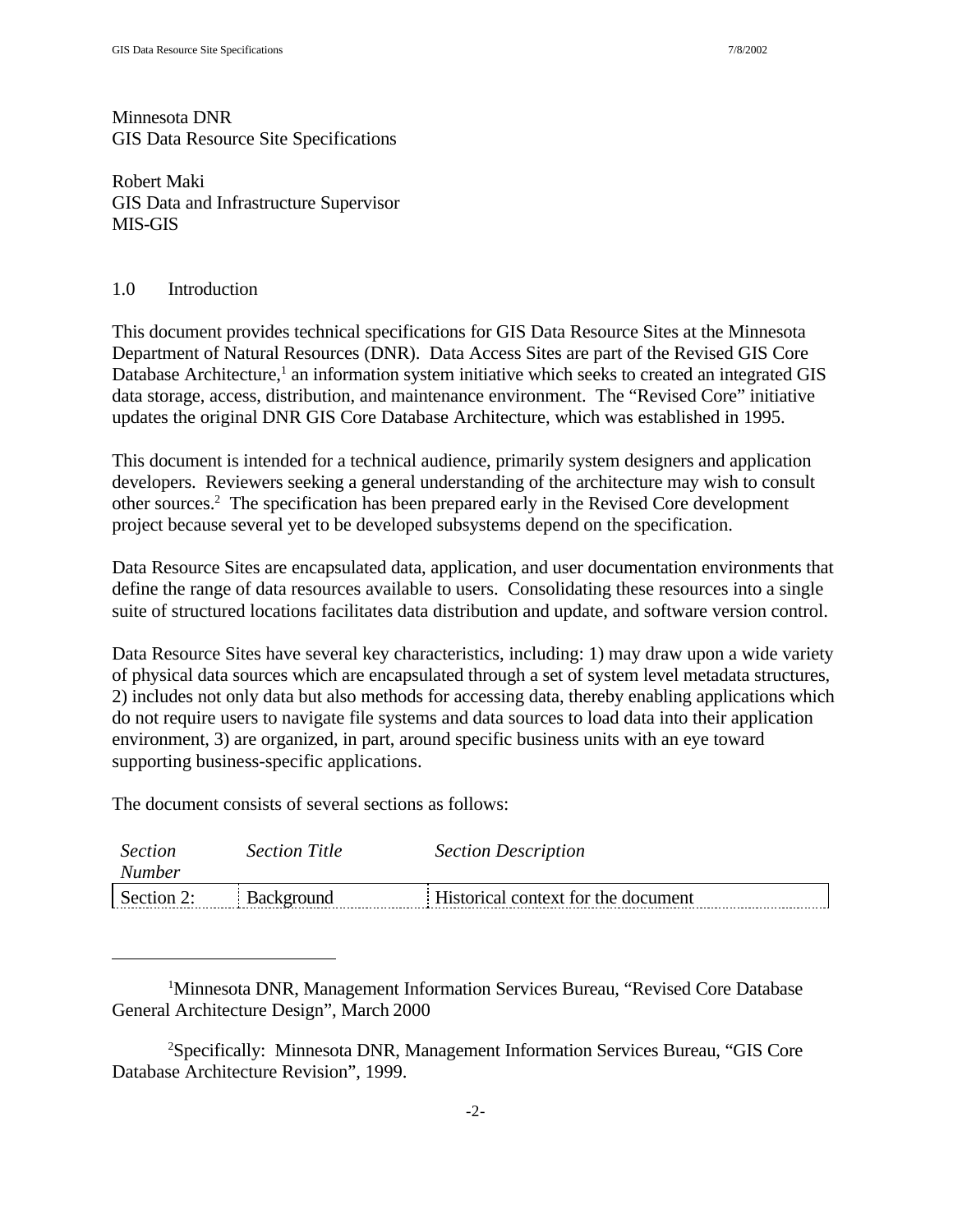| <b>Section</b><br><b>Number</b> | <b>Section Title</b>                             | <b>Section Description</b>                                                                                                                                                    |
|---------------------------------|--------------------------------------------------|-------------------------------------------------------------------------------------------------------------------------------------------------------------------------------|
| Section 3:                      | <b>Upper Level Directory</b><br><b>Standards</b> | Top level file server standards for Data Resource<br><b>Sites</b>                                                                                                             |
| Section 4:                      | <b>Application Data</b><br>Storage               | Comprehensive treatment of application data<br>storage specifications on Data Resource Sites                                                                                  |
| Section 5:                      | System Level Metadata                            | Specifications for metadata components that support<br>application development around resource sites.<br>This includes file format descriptions and physical<br>organization. |
| Section 6:                      | Applications                                     | Physical storage of applications and application<br>support data. Serves both Windows NT and UNIX-<br>based environments.                                                     |
| Section 7:                      | Process                                          | Description and rationale for a dedicated<br>processing area of the site.                                                                                                     |
| Section 8:                      | Wrap-Up                                          | Parting remarks.                                                                                                                                                              |
| Appendix 1                      | <b>Operating Environment</b><br>Description      | Description of baseline assumptions, and<br>hardware/software domains associated with the site<br>specifications.                                                             |

#### 2.0 Background

Experienced DNR Core Database users will recognize similarities between this document and the "DNR GIS Data Storage Standards", first published in 1995. The specifications presented here both compliment and replace the original specifications. The original standards will be retained as part of the department database administration environment, while this new specification forms the basis for the data resource sites which most users and business applications will interact with.

#### 3.0 Upper Level Directory Standards

This section outlines standards and specifications for physically organizing a Data Resource Site file system. The first subsection outlines the top-level specifications. Later subsections provide detailed specifications for the various types of information which constitute a Data Resource Site, including: 1) data, 2) applications, 3) metadata, and 4) process.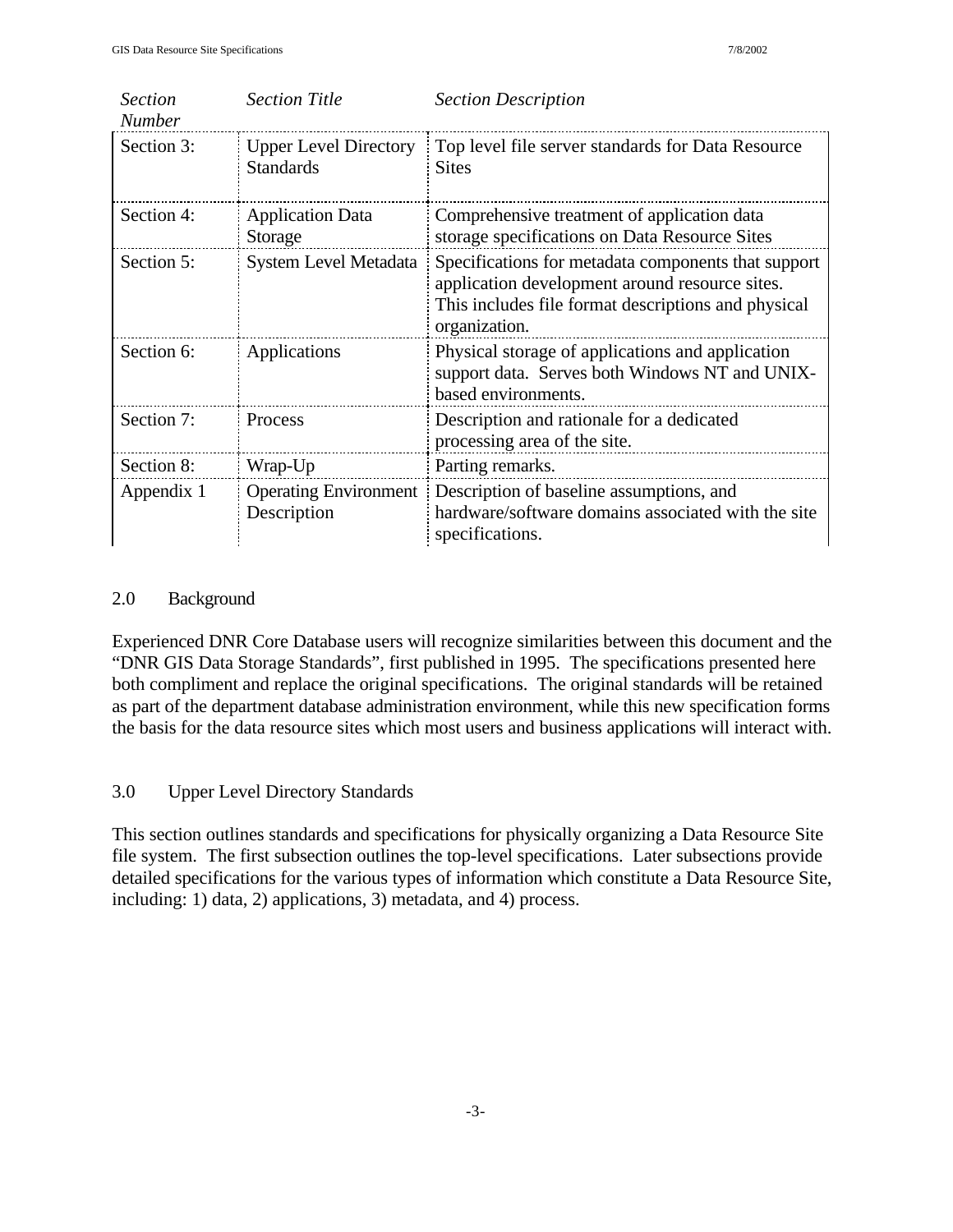#### 3.1 Top-Level Directory Specifications

Top-level directory structures of Data Resource Sites include A root location followed by two levels named with "gis" and "drs" key words, followed by Resource Type Identifier level, as follows:



#### 3.2 Data Resource Site Identifier {this section has been withdrawn}

#### 3.3 Resource Type

The resource type identifier indicates the major site component stored in the various branches of the filesystem below the resource site root. Four components exist at this level. These are listed below.

| data     | GIS filesystem based data resources storage                                                                                                                                      |
|----------|----------------------------------------------------------------------------------------------------------------------------------------------------------------------------------|
| apps     | UNIX and NT-based applications, including<br>ARCVIEW extensions. (Subdirectory<br>structures to be determined)                                                                   |
| metadata | System level metadata used by applications                                                                                                                                       |
| process  | Designated scratch space for application<br>processes. Intended to isolate temporary files<br>and system process files from data and<br>application portions of the file system. |

*Resource Type Resource Description*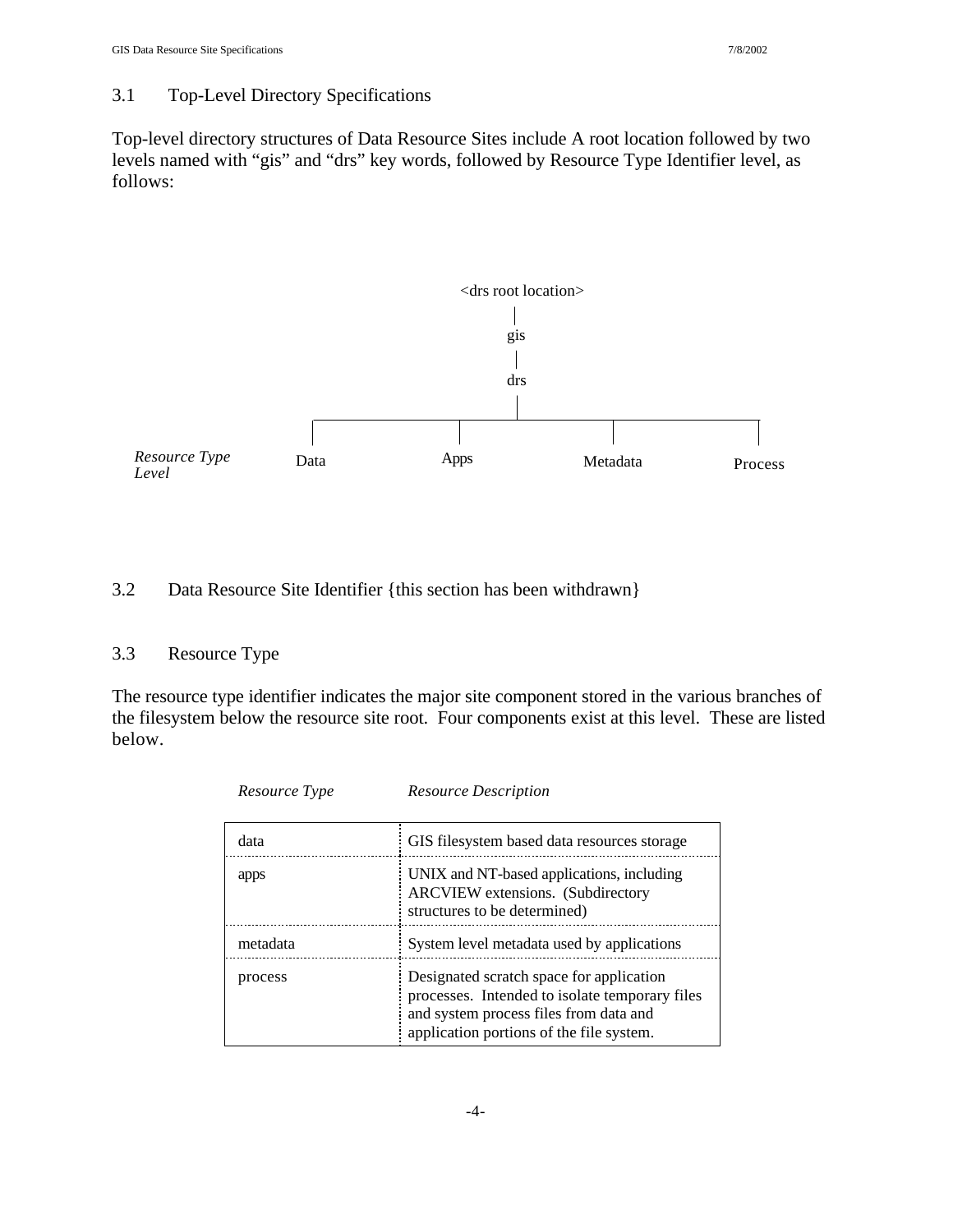#### 4.0 Application Data Storage

Application data constitute the full range of data types available to users, including: 1) fileserverbased GIS data, 2) database server resident GIS data, and 3) traditional (non-spatial) data served via a database server in a client-server environment.

#### 4.1 General Specifications For All Data Types

A Data Resource Site stores and presents data in a "layer" paradigm, where individual data sets exist independently, but are designed to be combined in map displays or analysis tasks. Each layer has an access methods associated with it. Certain specifications are applicable to all data types, regardless of the methods in which the data are stored and accessed. These are described in this section, and include the following specifications: 1) layer naming, 2) layer description, 3) coordinate storage, and 4) thematic classification.

#### 4.1.1 Layer Names

Layers are discrete data sets that are referenced by way of a standardized data name regardless of the environment within which data are stored. Layer names adhere to a set of constraints and structural rules.

| Constraint          | Specification                                                                                                                                                                 | <b>Discussion</b>                                                                                                                                                                                              |  |
|---------------------|-------------------------------------------------------------------------------------------------------------------------------------------------------------------------------|----------------------------------------------------------------------------------------------------------------------------------------------------------------------------------------------------------------|--|
| Layer name length   | Total length of the name will not<br>exceed 13 characters                                                                                                                     | Name length is constrained by ARC/INFO<br>coverage name limits. It should be noted<br>that 13 character specification causes<br>layer names to be unsupported in DOS and<br>ISO9660 file systems.              |  |
| Reserved characters | Non-alphabetic and non-numeric<br>characters (including spaces) are<br>disallowed in layer names with the<br>exception of the underscore $(\cdot \cdot \cdot)'$<br>character. | DNR's diverse storage and application<br>environment will create many potential<br>opportunities for conflict with non-<br>alphabetic characters (e.g. <,>, $\&$ , $@$ , $\%$ ,*<br>all have known conflicts). |  |
| Case                | All characters are lower case.                                                                                                                                                | Lower case specification assists in<br>standardizing application programming<br>environments which may exhibit some<br>degree of case sensitivity.                                                             |  |

#### 4.1.1.1 Layer Naming Constraints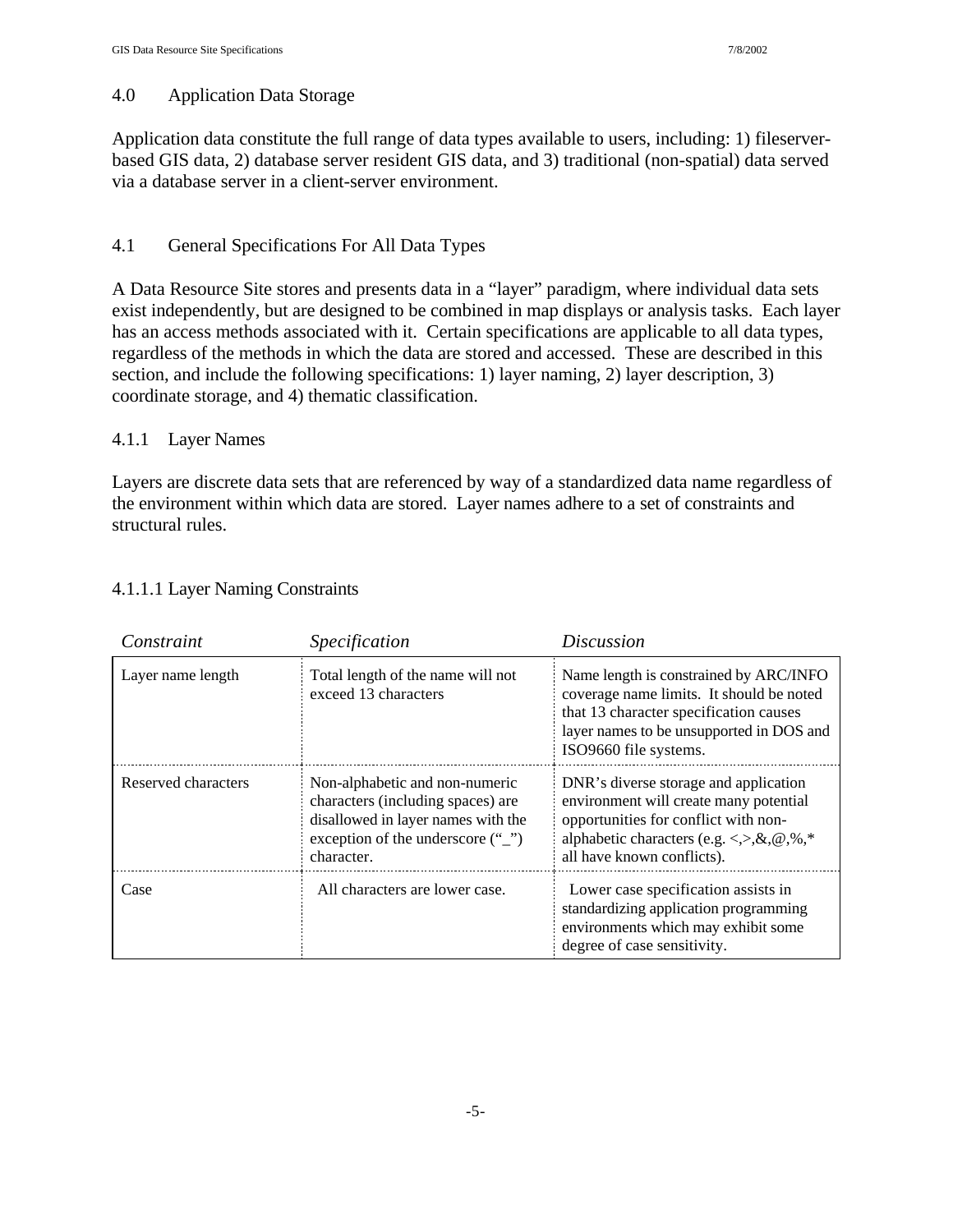$\mathbf{I}$ 

#### 4.1.1.2 Layer Naming Structural Rules

The revised naming standard is a variable length string of eight to thirteen characters with three components, including: 1) layer abbreviation, 2) feature class, and 3) scale specification. Layer abbreviations can be from 5 to 10 characters in length, and form the thematic identity of the layer. They exist so that users can identify the general content and/or source of the data. Feature class refers to the type of cartographic primitive used to represent the feature (e.g. point, polygon, pixel). This part of the specification communicates an important data characteristic to users, and instructs applications as to feature class, an important criteria in controlling machine-based application processes. Scale specification refers to the scale range within which the cartographic and thematic components are expected to function, and can be appropriately applied. This part of the name will be used to help control scale-based display properties and provide users with a visual indication of a layer's scale properties. The specification is described graphically in Figure 1.

#### Figure 1: Layer Name Composition



Veteran GIS Core Database users will note the similarities between this specification and the one used in the current Core Database Storage Standard. The primary difference between the two is the expansion of the abbreviation component from 5 to (up to) 10 characters, and the new standard's variable length string property. In revising the specification, each of the three structural components was thought to be important to retain in the new environment.

#### 4.1.1.2.1 Layer Abbreviation

The layer abbreviation component of the layer name is from five to ten characters in length. The first part of the string is reserved for a thematic subclass keyword that suggests the content. The second part of the string is used to further describe the specific data set. Thematic subclass keywords have not been fully defined at this time, but a partial list of candidate values might include:

| <i>keyword</i> | <i>Meaning</i> | <b>Description</b>                                                                     | Example       |
|----------------|----------------|----------------------------------------------------------------------------------------|---------------|
| adm            | administration | ownership units at some level of geography                                             | adm_tawlndpy3 |
| bdry           | boundary       | area and line features used to demarcate managed<br>areas and DNR administrative areas | bdry_stprkpy3 |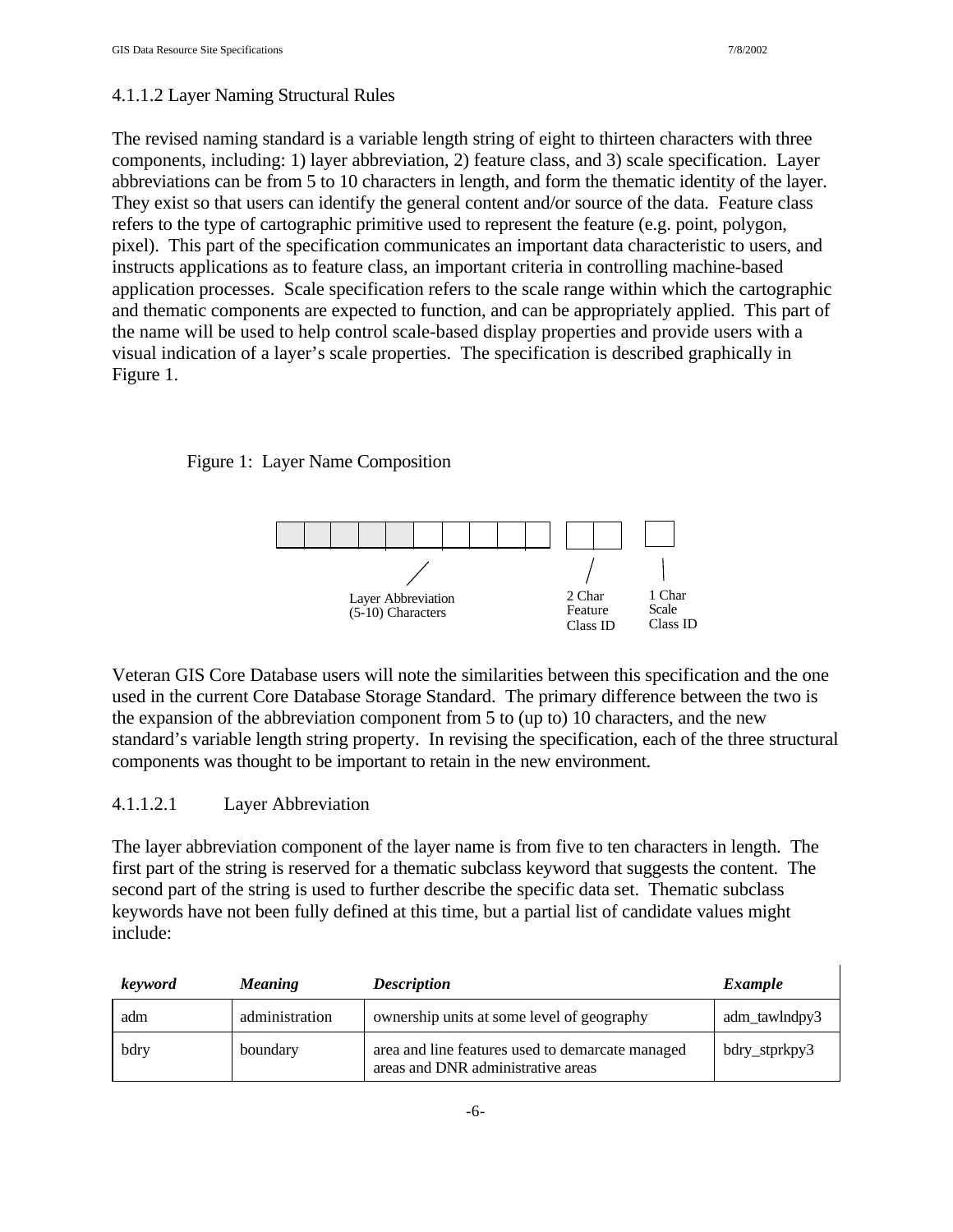| keyword | <b>Meaning</b>                         | <b>Description</b>                                                                                                                                                                                        | <b>Example</b> |
|---------|----------------------------------------|-----------------------------------------------------------------------------------------------------------------------------------------------------------------------------------------------------------|----------------|
| cent    | centroid                               | centers of features that are generally represented as<br>areas                                                                                                                                            | cent_stprkpy3  |
| ecs     | ecological<br>classification<br>system | area and line features used to demarcate ECS<br>mapping units                                                                                                                                             | ecs_landtpy2   |
| elev    | elevation                              | features that describe terrestrial height of land                                                                                                                                                         | elev_dem30ra3  |
| fldwy   | floodway                               | area features that characterize the extent of actual<br>or hypothetical flood events                                                                                                                      | fldwy_femapy3  |
| forst   | forest cover                           | features that describe elements of the forested<br>landscape                                                                                                                                              | forst_csapy3   |
| img     | imagery                                | registered images rendered through various remote<br>sensing methods in raster format                                                                                                                     | img_doq03im4   |
| indx    | index                                  | area features that are used almost exclusively to<br>reference other features                                                                                                                             | indx_q024kpy3  |
| lake    | lake                                   | area and line features used to demarcate basins<br>principally with some deepwater habitats; may<br>include palaustrine and riverine habitats (Glenn: I<br>realize this is problematic, any suggestions?) | lake_usgspy2   |
| lfrm    | landforms                              | area or line features used to depict geomorphology<br>characteristics                                                                                                                                     | lfrm_mngeopy2  |
| lulc    | landuse-land<br>cover                  | areas of generalized land cover and use<br>characterization                                                                                                                                               | lukc_gap94py3  |
| map     | map image                              | scanned and regstered map images                                                                                                                                                                          | map_drg024im3  |
| plce    | place                                  | features describing place names                                                                                                                                                                           | plce_gnispt3   |
| pls     | public land survey                     | multiple feature classes used to reference public<br>land survey elements                                                                                                                                 | pls_fortypy3   |
| prcp    | precipitation                          | features that depict precipitation events and<br>statistics                                                                                                                                               | prcp_jan30py1  |
| pveg    | presettlement<br>vegetation            | features that describe presettlement vegetation<br>characteristics                                                                                                                                        | pveg_btreept3  |
| rail    | railroad                               | railroad facilities                                                                                                                                                                                       | rail_linesln3  |
| rip     | riparian                               | data related specifically to riparian habitats                                                                                                                                                            | rip_bf200py3   |
| road    | road                                   | roadway features, either as lines or areas                                                                                                                                                                | road_majorln3  |
| shdr    | shaded relief                          | shaded relief images of terrestrial, submerged, or<br>subsurface phenomena                                                                                                                                | shdr_elevim3   |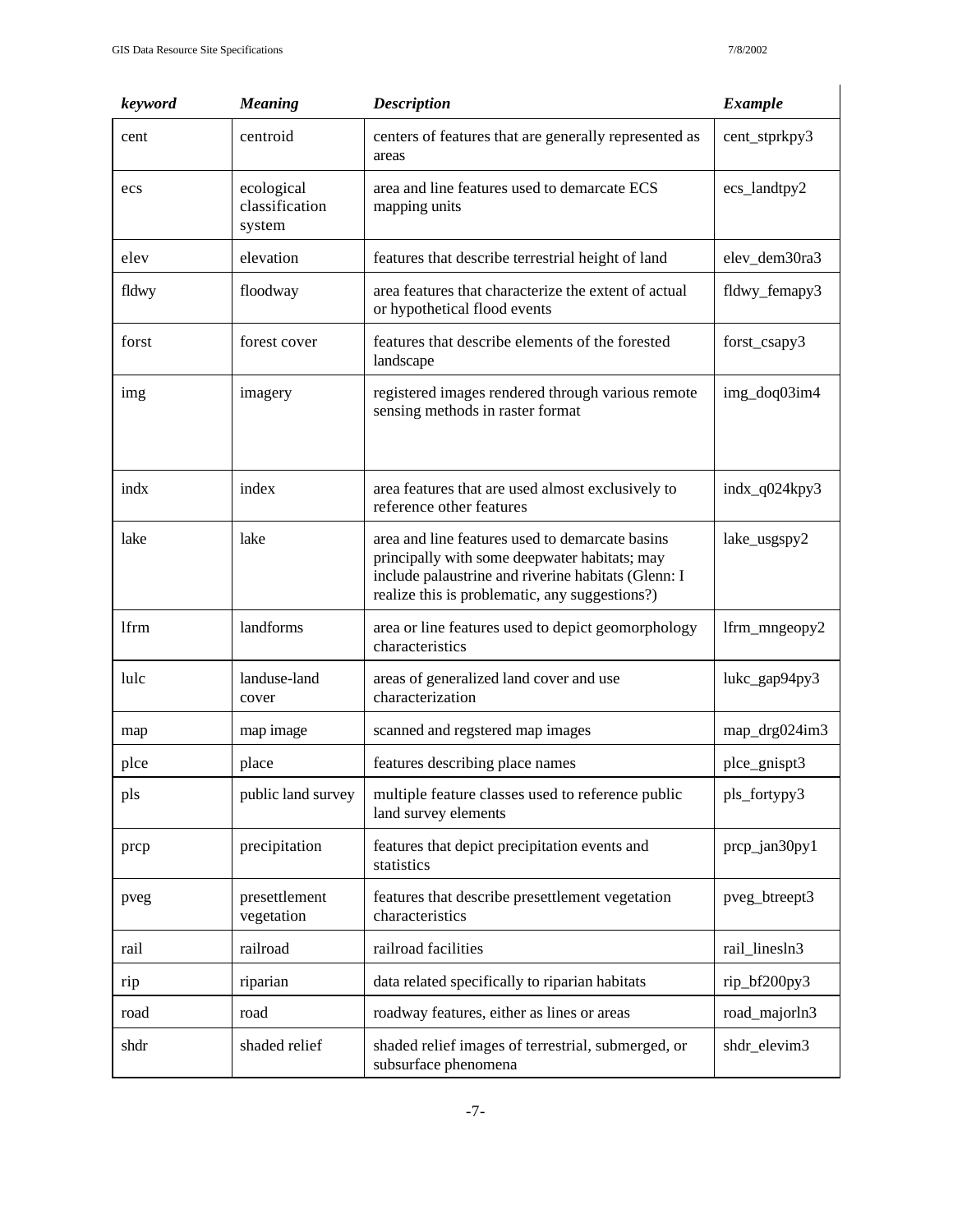$\overline{1}$ 

| keyword | <b>Meaning</b> | <b>Description</b>                                                                                                                       | <b>Example</b>   |
|---------|----------------|------------------------------------------------------------------------------------------------------------------------------------------|------------------|
| shor    | shoreline      | shoreline facilities                                                                                                                     | shor_waspt3      |
| slpe    | slope          | features that depict slope gradients or area<br>aggregations of terrestrial or submerged lands                                           | slpe_met $25py2$ |
| soil    | soil           | features that describe soil characteristics                                                                                              | soil_surgopy3    |
| strm    | watercourses   | line and area features used to describe overland<br>streams, artificial flow paths, and area-based<br>riverine habitats                  | strm_troutln3    |
| temp    | temperature    | features that depict temperature events and statistics                                                                                   | $temp_jan30py1$  |
| trl     | trail          | trail features, typically as lines                                                                                                       | trl ohvln3       |
| well    | well           | features that depict well facilities                                                                                                     | well_cwipt3      |
| wetl    | wetland        | area and line features used to demarcate basins with<br>principally palaustrine habitats; may include<br>deepwater and riverine habitats | wetl_nwipy3      |
| wsh     | watershed      | line and area features used to demarcate drainage<br>areas on the landscape                                                              | wsh_maj81py3     |

#### 4.1.1.2.2 Feature Class

The feature class ID component of the layer name is a 2 character substring which describes the method of spatial data representation (points, lines, polygons, etc.). It occupies the eleventh and twelfth positions in the layer name. Data on Data Resource SItes are single feature class entities. As such, composite Core Database feature class types are not part of the name domain. The domain of the feature class component is as follows:

| <b>Feature Class</b><br>Abbreviation | <b>Feature Class</b><br><b>Name</b> | Description                                                                |
|--------------------------------------|-------------------------------------|----------------------------------------------------------------------------|
| pу                                   | polygon                             | Area features                                                              |
| ln                                   | line                                | Line features                                                              |
| pt                                   | point                               | Single point locations                                                     |
| ra                                   | raster                              | Thematic raster data sets, such as a<br>raster land cover data set         |
| ms                                   | measures                            | lines with measures                                                        |
| im                                   | image                               | Non-thematic raster data set, such as<br>a scanned map, or satellite image |

#### 4.1.1.2.3 Scale Class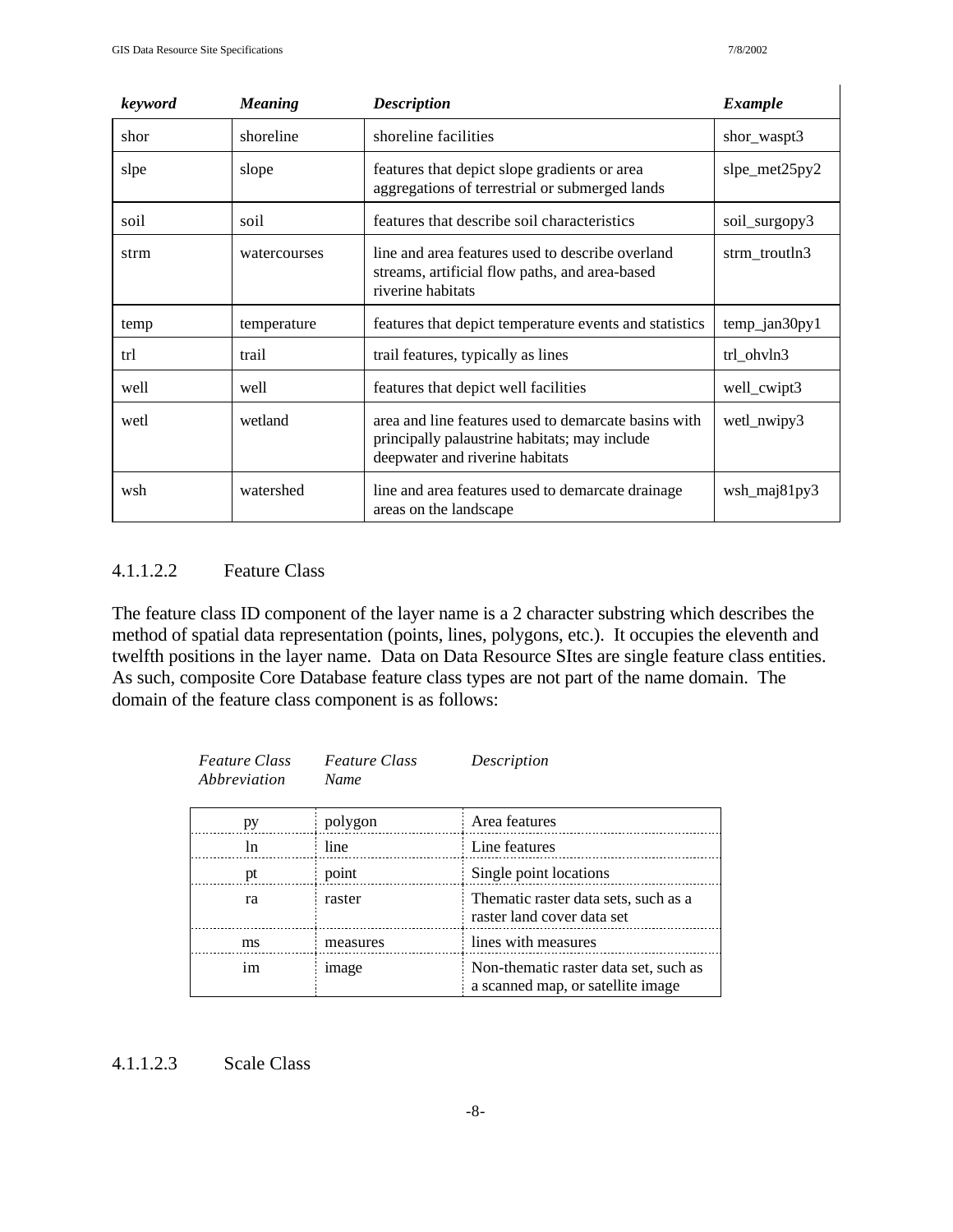The scale class identifier is a number from 1 to 4 which generally indicates the effective scale of the data. This may indicate the actual scale of the cartographic source, the effective resolution of the data, or be a commentary on the positional and/or thematic accuracy of the data. It occupies the thirteenth position in the layer name. The domain of the scale class identifier is as follows:

| Scale Range | Name         | Scale<br><i>Identifier</i> | <b>Application Type/Extent</b>                                                           | <b>Notes</b>                                                                                                          |
|-------------|--------------|----------------------------|------------------------------------------------------------------------------------------|-----------------------------------------------------------------------------------------------------------------------|
| 400K-2000K  | <b>State</b> |                            | Statewide mapping of<br>summary data                                                     | The most generalized and<br>least (positionally) accurate<br>data                                                     |
| 80K-400K    | Planning     | 2                          | <b>County Level Mapping</b><br><b>County Level Planning</b><br><b>Landscape Modeling</b> | Very generalized. Not<br>appropriate for locational<br>measurement. Often<br>includes simplified attribute<br>schemes |
| 10K-80K     | Resourc<br>e | 3                          | <b>Watershed Planning</b><br>Landscape Modeling<br><b>Timber Planning</b>                | Moderately (positionally)<br>accurate data. Locational<br>measurement can be<br>performed with caution.               |
| >10K        | Site         | 4                          | Site-specific resource and<br>facility management                                        | The most (positionally)<br>accurate data available                                                                    |

#### 4.1.2 Layer Description

Layer descriptions are the so-called "long data names" assigned to layers. These are used in applications and narrative metadata as a more descriptive means of identifying layers. Like layer names, layer descriptions have certain constraints associated with them.

| Constraint          | Specification                                                                                                                                | <i>Discussion</i>                                                                                                                                                                                                                                                                            |
|---------------------|----------------------------------------------------------------------------------------------------------------------------------------------|----------------------------------------------------------------------------------------------------------------------------------------------------------------------------------------------------------------------------------------------------------------------------------------------|
| Reserved characters | Non-alphabetic characters are<br>disallowed in layer names with the<br>exception of the underscore "_", "(",<br>")", and "space" characters. | DNR's diverse storage and application<br>environment will create many potential<br>opportunities for conflict with non-<br>alphabetic characters (e.g. <,>,&,@,%,*<br>all have known conflicts). Parentheses<br>have been commonly used in long names<br>for several years without incident. |
| String length       | 60 wide characters                                                                                                                           | Historically, long names of up to 48<br>characters have been used without<br>difficulty. This somewhat arbitrary limit<br>is intended to improve readability and<br>formatting on web-based documents.                                                                                       |

Layer descriptions should be prepared with title style capitalization, but are otherwise unconstrained with regard to physical formatting outside of the constraints outlined above.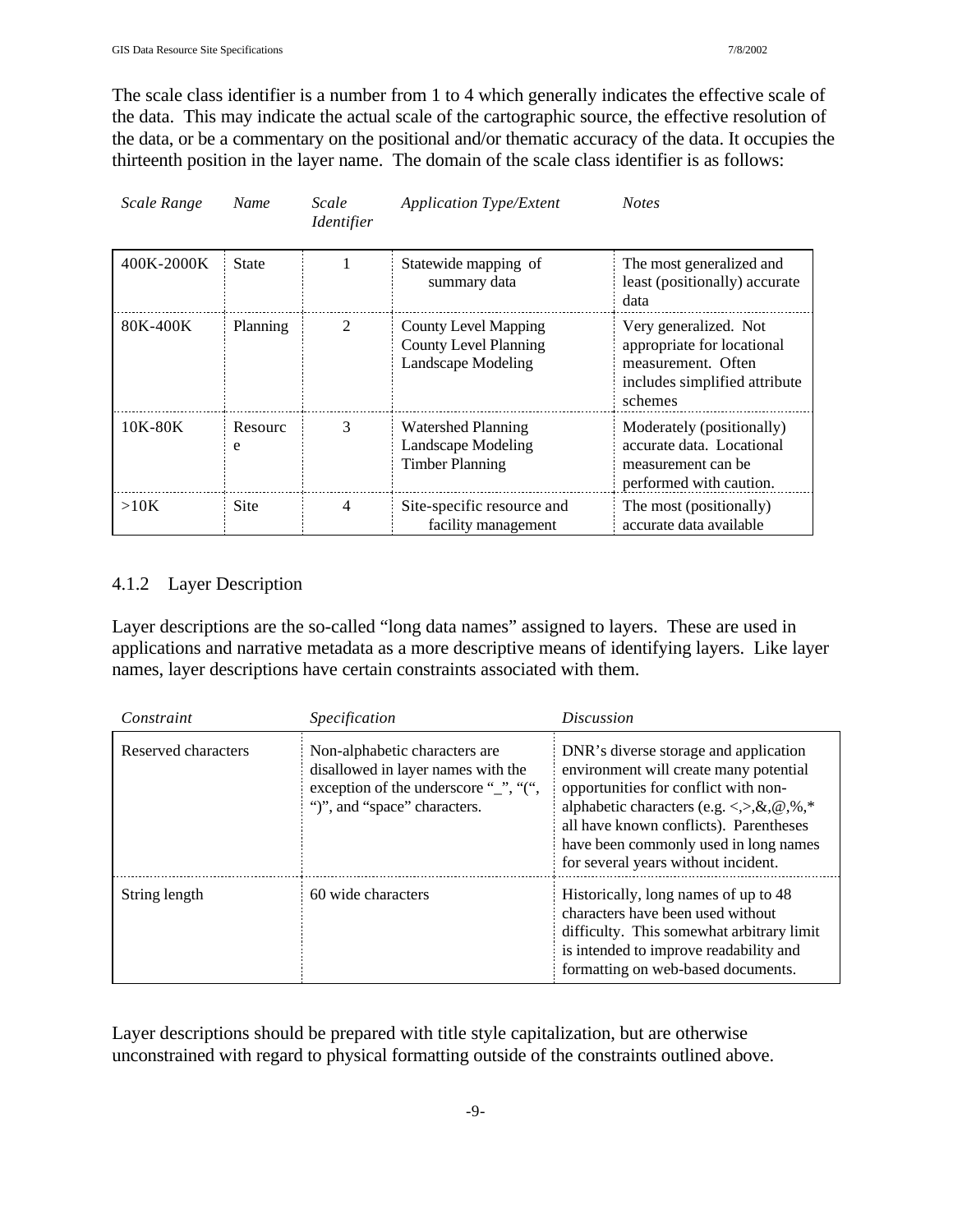#### 4.1.3 Coordinate Storage Specification

Application sites will conform to the existing DNR coordinate specifications. The standard DNR coordinate system is Extended UTM Zone 15 Unshifted Coordinates expressed in Meters. The standard datum is the North American Datum of 1983 (NAD83). The standard spheroid is GRS1980. All database elements should be stored in double precision coordinates.

#### 4.1.4 Thematic Classification

Data are referenced in application environments and cataloged using discrete thematic categories as follows:

| New Thematic<br>Group      | <b>Thematic</b><br><i>Index</i><br><b>Number</b> | <b>Example Layer Groups</b>                                                                                                                                                                                                                                              |
|----------------------------|--------------------------------------------------|--------------------------------------------------------------------------------------------------------------------------------------------------------------------------------------------------------------------------------------------------------------------------|
| Control                    | 21                                               | Section Corner Locations (Control Point Inventory)<br><b>USGS</b> Quadrangle Indexes                                                                                                                                                                                     |
| Administrative<br>Features | 22                                               | <b>State Border</b><br><b>County Borders</b><br>Administrative Boundaries (region-area-district)<br><b>State Legislative Districts</b><br><b>Recreational Sites</b><br><b>State Parks</b><br>Wildlife Management Areas<br><b>Populated Places</b><br><b>County Seats</b> |
| Public Land<br>Survey      | 23                                               | <b>Public Land Survey</b>                                                                                                                                                                                                                                                |
| Ownership                  | 24                                               | <b>State Land Ownership</b><br>GAP Stewardship                                                                                                                                                                                                                           |
| <b>Land Cover</b>          | 25                                               | <b>Forest Inventory</b><br><b>Remaining Natural Vegetation</b><br>Land Use/Land Cover<br><b>Presettlement Vegetation</b>                                                                                                                                                 |
| Hydrography                | 26                                               | Lakes/Basins/Wetlands<br><b>Streams</b><br>Watersheds                                                                                                                                                                                                                    |
| Topography                 | 27                                               | <b>DEMs</b><br><b>Shaded Relief Products</b><br>Spot Elevations (not used specifically for control)                                                                                                                                                                      |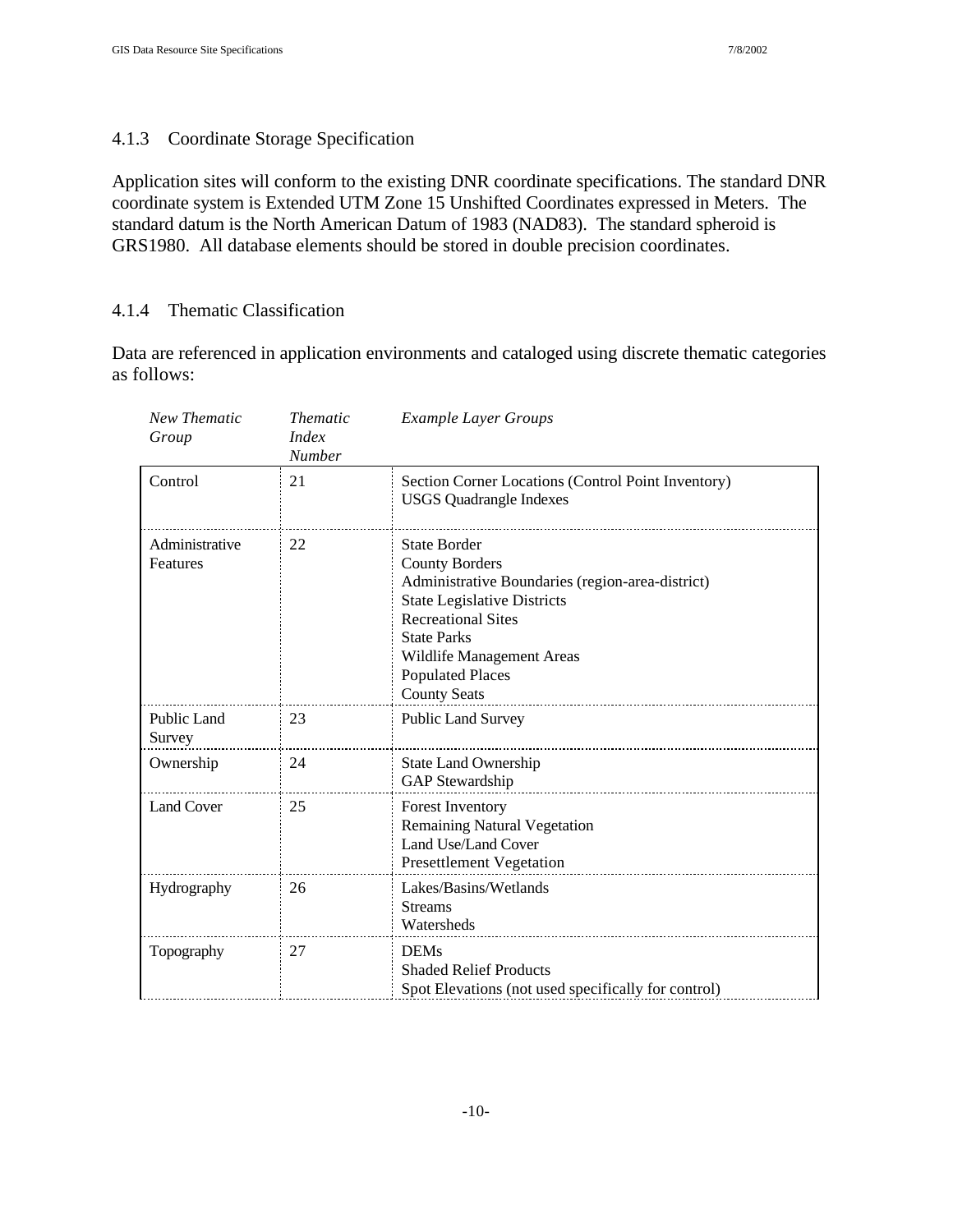| New Thematic<br>Group      | <i>Thematic</i><br><b>Index</b><br>Number | <b>Example Layer Groups</b>                                                                                                                                                                                                                                         |
|----------------------------|-------------------------------------------|---------------------------------------------------------------------------------------------------------------------------------------------------------------------------------------------------------------------------------------------------------------------|
| Geology and Soils          | 28                                        | Soils<br><b>ECS Units</b><br>Geomorphology of Minnesota<br><b>Bedrock Geology</b><br>County Well Index<br>Groundwater                                                                                                                                               |
| Climate                    | 29                                        | Precipitation and Temperature                                                                                                                                                                                                                                       |
| Transportation             | 30                                        | Roads<br>Railroad Lines                                                                                                                                                                                                                                             |
| Facilities                 | 31                                        | Trails<br><b>State Park Infrastructure</b><br><b>DNR-Managed Roads</b><br>Water and Sewer<br>Field Service Resources (vehicles, tools, etc.)                                                                                                                        |
| Events and Sitings         | 32                                        | <b>Rare Natural Features</b><br><b>Wildlife Sitings</b><br><b>Tornado Paths</b><br>Floods<br>Wildfires<br>Pollutant spills<br><b>Fish Stockings</b><br>Arrests<br><b>Burn Histories</b><br>Road Kills<br><b>Depredation Reports</b><br><b>Rare Natural Features</b> |
| Plant and Animal<br>Ranges | 33                                        | Range extents for specific plant and animal species                                                                                                                                                                                                                 |
| Cultural<br>Resources      | 34                                        | Cultural Sites (such as Presettlement sites, Homesteads,<br><b>Trading Posts)</b>                                                                                                                                                                                   |
| Environmental<br>Quality   | 35                                        | Environmental quality indicators expressed as isolines, or<br>aggregated by some unit of geography                                                                                                                                                                  |
| Demographics               | 36                                        | TIGER-based data sets (Block Groups, Tracts, MCDs.)                                                                                                                                                                                                                 |
| Land Imagery               | 37                                        | <b>DOQs</b><br>LandSat TM                                                                                                                                                                                                                                           |
| <b>Scanned Maps</b>        | 38                                        | <b>DRGs</b><br><b>Scanned Lake Maps</b>                                                                                                                                                                                                                             |
| Metadata                   | 39                                        | Spatial index to data availability and quality characteristics                                                                                                                                                                                                      |

## 4.2 File Server Specifications for Data Storage

This section outlines the standard methods for organizing layer data on file servers (or local data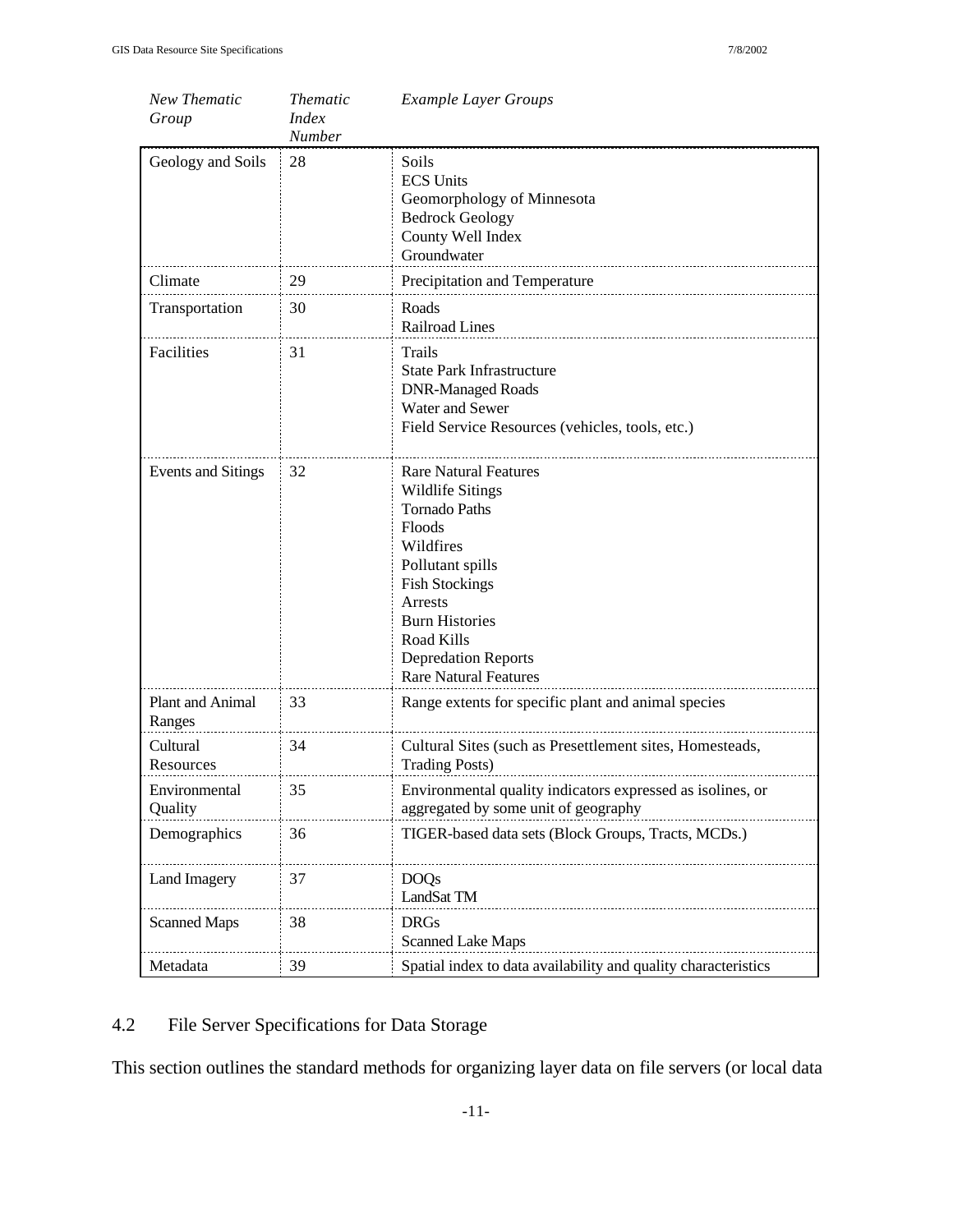stores for stand-alone application environments). Structural directory hierarchies and naming standards are very critical in these types of environments, in that they form the basis for machinebased data access processes. These include: 1) Data file server directory hierarchy and associated naming standards, and 2) ARC/INFO librarian implementations and associated standards. Each is treated in separate subsections below.

4.2.1 File Server Directory Hierarchy

Data stored on resource sites will exist within a strict directory hierarchy. All resources sites will have a single root location on the file system. Subdirectories may be physically present or linked locations. An overview of the structure is provided in Figure 2.

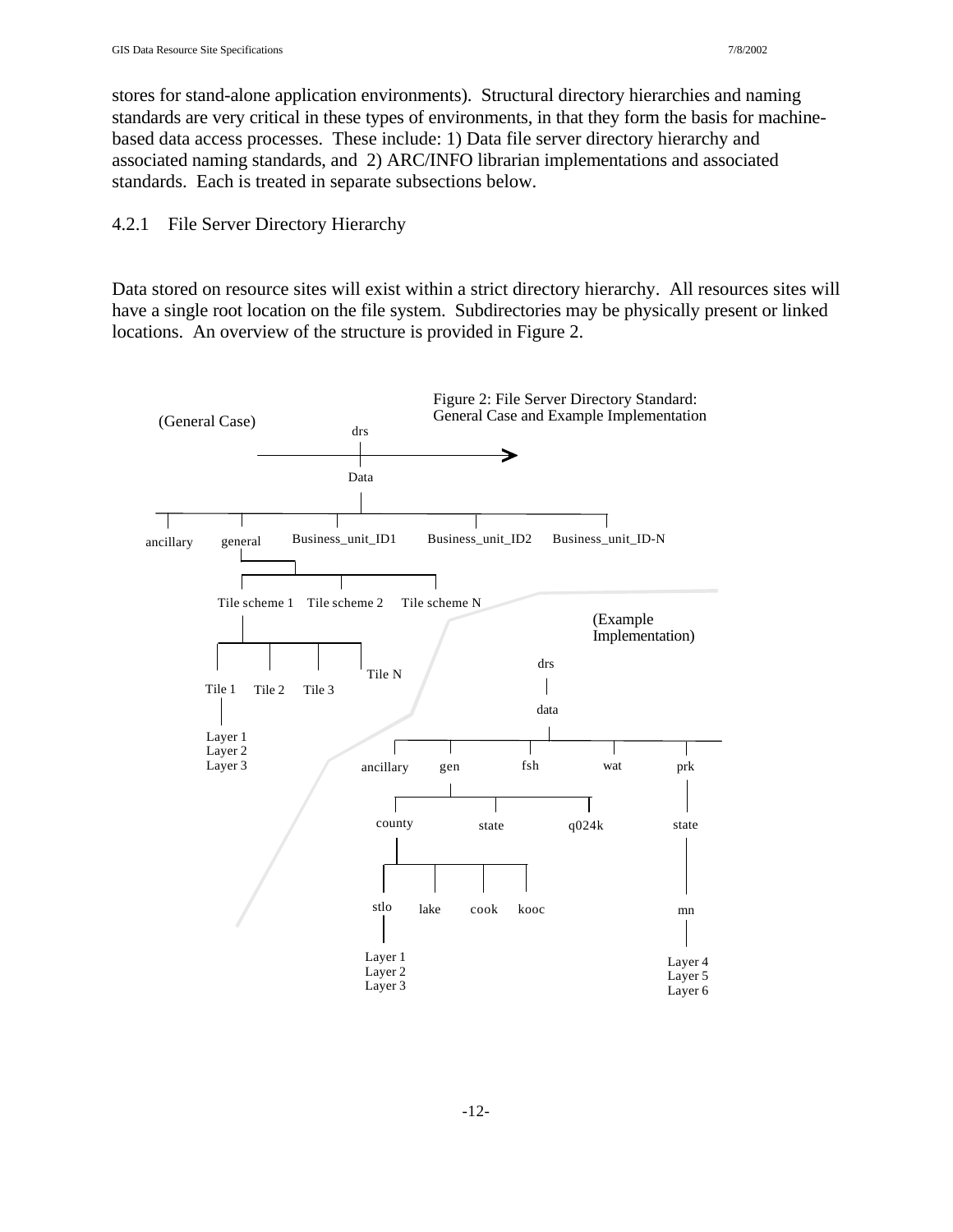The directory structure reflects a geographic organization scheme where data sets are organized into defined spatial extents. This basic approach is much the same as the current Core Database implementation. There are three principal reasons to retain this configuration: 1) ARC/INFO Librarian data structures require it, 2) the DNR user base has grown accustomed to it, and 3) DNR staff continue to operate within a geographic, or "place' context.

The only real structural difference between this approach and the existing Core Database approach is the introduction of a business unit tier between the tiling scheme level and the data "type" level . The reason for this addition is two-fold. First, the derived product paradigm existing at the heart of the Revised Core Database Architecture will result in significant expansion in the number of layers administered on the various sites. This extra tier will help to reduce the total number of files in some directories, preventing the performance impacts associated with large numbers of files in single directories. The second reason for the addition is the need to isolate subtly different data layers from each other, a condition that will likely arise as data are tailored to businessspecific applications. These business products will be isolated within specific portions of the file system. All applications will draw upon a general source for some base level data (counties, regions, roads, etc.).

Each of the various levels in the scheme have their own standards associated with them. These are described in their own subsections. The reader may note that the first two levels of the hierarchy were describe in Section 3.1.

#### 4.2.1.1 Business Unit ID Specifications

Business Unit ID's are text strings representing DNR administrative units that are used to segregate portions of file systems below the Resource Type level in the Data Resource Site hierarchy. Assigning specific portions of the file system to business units will help to encapsulate data for use in applications.

Business Unit ID's are assigned to the Section level within DNR Divisions, and a level for DNR Bureaus. The domain of the ID's is as follows:

| <b>Business Unit ID</b> | <b>Business Unit Name</b>       |
|-------------------------|---------------------------------|
| com                     | Commissioner's Office           |
| wld                     | Division of Wildlife            |
| fsh                     | Division of Fisheries           |
| eco                     | Division of Ecological Services |
| enf                     | Enforcement                     |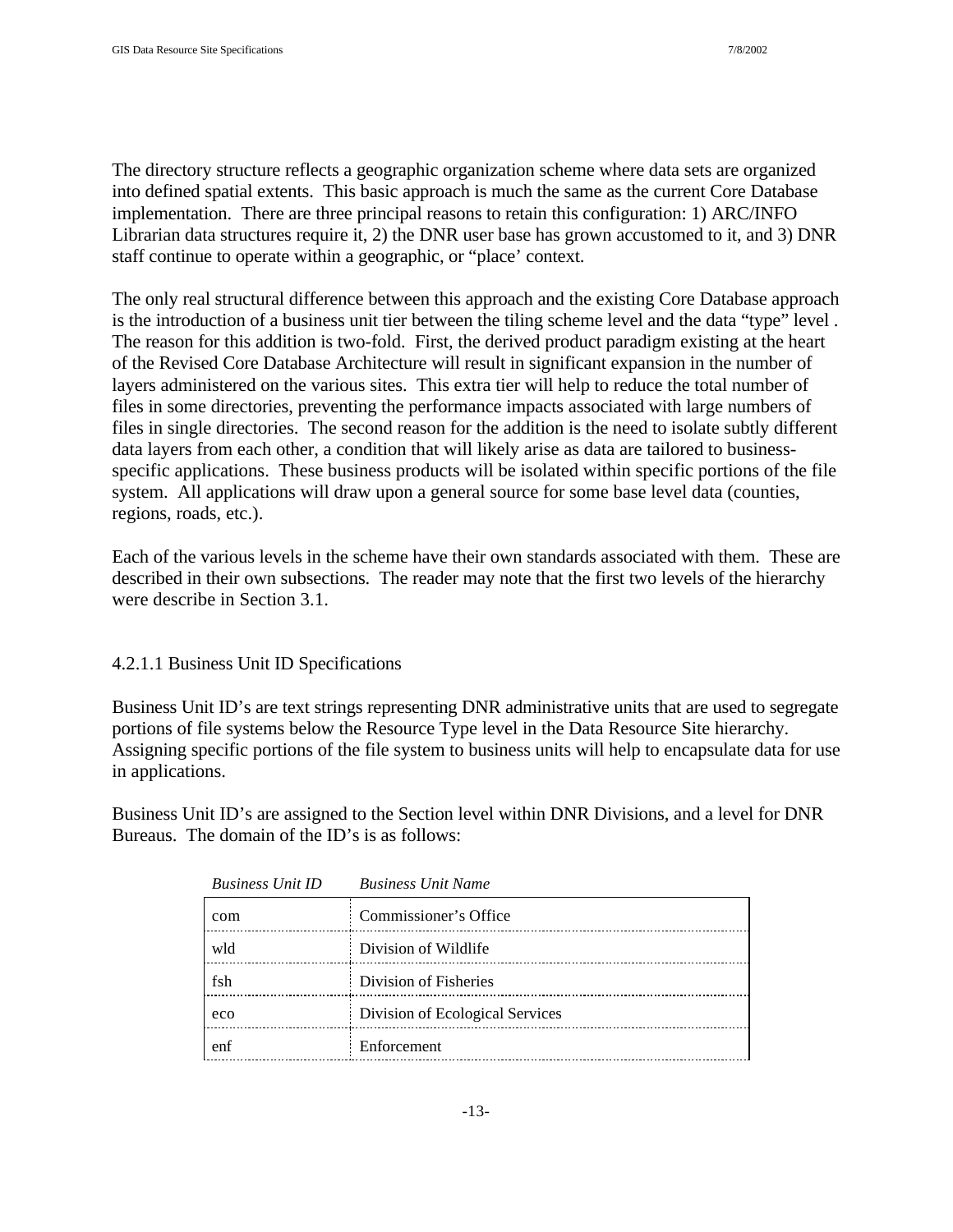| fos | <b>Field Operations and Support</b>                                                                  |
|-----|------------------------------------------------------------------------------------------------------|
| for | Forestry                                                                                             |
| hrs | Human Resource Bureau                                                                                |
| iel | Bureau of Information, Education and Licensing                                                       |
| omb | Office of Management and Budget                                                                      |
| lam | Lands and Minerals                                                                                   |
| mis | <b>Management Information Services Bureau</b>                                                        |
| prk | Parks and Recreation                                                                                 |
| wat | Waters                                                                                               |
| taw | Trails and Waterways                                                                                 |
| gen | General data storage area for common data elements (i.e.<br>base data, and general application data) |

## 4.2.1.2 Tiling Scheme ID

The Tiling Scheme ID level in the data storage hierarchy describes the means by which data are physically partitioned. This level has a fixed domain of tiling scheme types, as presented in the following table.

| Tiling<br>Scheme ID | <b>Tiling Scheme</b><br>Name | Notes/Discussion                                                                                                                                                             |
|---------------------|------------------------------|------------------------------------------------------------------------------------------------------------------------------------------------------------------------------|
| county              | County                       | Commonly used for county-based mapping.<br>Source index may be subject to update as more<br>accurate boundary information is obtained.                                       |
| Township            | Township                     | Used primarily with resource scale data (See<br>Section 2).                                                                                                                  |
| q250k               | 250K Index                   | Tiling scheme based on a 1 degree by 2 degree<br>grid defined by the U.S. Geological Survey. Basis<br>for the USGS 1:250,000 scale map series.                               |
| q100k               | 100K Index                   | Tiling scheme based on a $\frac{1}{2}$ degree by 1 degree<br>grid defined by the U.S. Geological Survey. Basis<br>for the USGS 1:100,000 scale map series.                   |
| q024k               | 24K Index                    | Tiling scheme based on a 7 $\frac{1}{2}$ minute by 7 $\frac{1}{2}$<br>minute grid defined by the U.S. Geological<br>Survey. Basis for the USGS 1:24,000 scale map<br>series. |
| majwshed            | Major<br>Watershed           | Tiling scheme based on 1:24,000 scale watershed<br>delineations maintained through the DNR<br>Division of Waters.                                                            |
| $Leg\_dist$         | Legislative                  | Legislative Districts from 1990 Census (TIGER                                                                                                                                |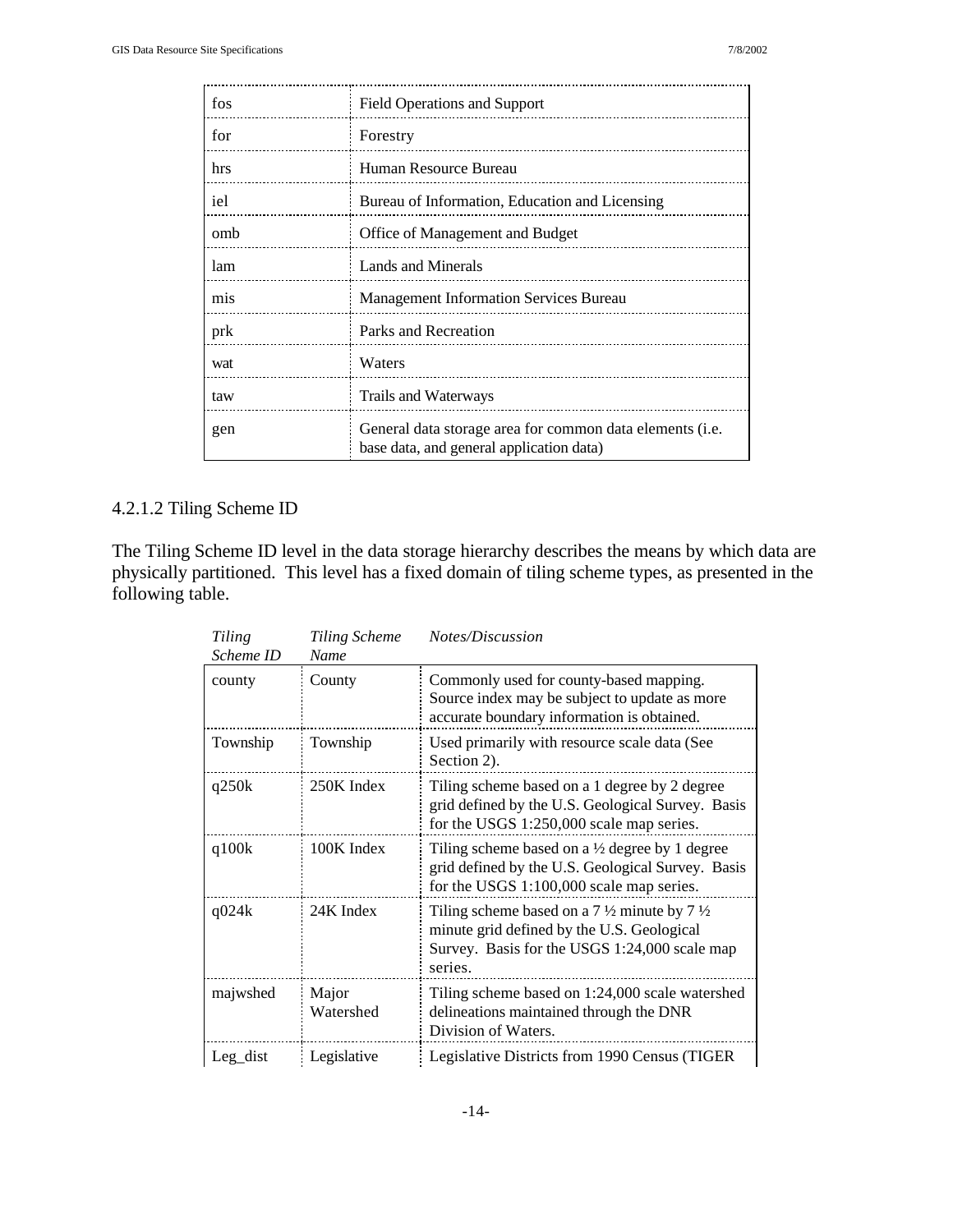| Tiling<br>Scheme ID         | Tiling Scheme<br>Name                                | Notes/Discussion                                                                                                            |  |  |
|-----------------------------|------------------------------------------------------|-----------------------------------------------------------------------------------------------------------------------------|--|--|
|                             | District                                             | data)                                                                                                                       |  |  |
| <b>DNR</b> Region<br>region |                                                      | DNR Regions based on a combination of the<br>standard County coverage and selected road<br>features                         |  |  |
| ecs_sub                     | Ecological<br>Classification<br>System<br>Subsection | ECS Subsections from master core version.                                                                                   |  |  |
| mndotms                     | MnDOT<br>Highway Map<br>Sheet                        | County and sub-county tiling scheme<br>institutionalized by the Minnesota DOT Trunk<br>Highway map series.                  |  |  |
| state                       | Statewide                                            | Statewide data extent                                                                                                       |  |  |
| forarea                     | Division of<br>Forestry Area                         | Division of Forestry administrative areas                                                                                   |  |  |
| dowlknum                    | <b>DOW Basin</b>                                     | Basin delineation extents developed by<br>Ecological Services Lake Mapping program. May<br>include multiple shapes per tile |  |  |

## 4.2.1.3 Tile Ids

Each tiling scheme list above has a specific domain associated with it. These are describe in a series of subsections below.

## 4.2.1.3.1 County Tile Identifiers

| Tile Name | Name of           |
|-----------|-------------------|
|           | County            |
| aitk      | Aitkin            |
| anok      | Anoka             |
| beck      | Becker            |
| belt      | Beltrami          |
| bent      | <b>Benton</b>     |
| bigs      | <b>Big Stone</b>  |
| blue      | <b>Blue Earth</b> |
| brow      | <b>Brown</b>      |
| carl      | Carlton           |
| carv      | Carver            |
| cass      | Cass              |
| chip      | Chippewa          |
| chis      | Chisago           |
| clay      | Clay              |

| clea | Clearwater |
|------|------------|
| cook | Cook       |
| cott | Cottonwood |
| crow | Crow Wing  |
| dako | Dakota     |
| dodg | Dodge      |
| doug | Douglas    |
| fari | Faribault  |
| fill | Fillmore   |
| free | Freeborn   |
| good | Goodhue    |
| gran | Grant      |
| henn | Hennepin   |
| hous | Houston    |
| hubb | Hubbard    |
| isan | Isanti     |

| itas | Itasca        |
|------|---------------|
| jack | Jackson       |
| kana | Kanabec       |
| kand | Kandiyohi     |
| kitt | Kittson       |
| kooc | Koochiching   |
| lacq | Lac Qui Parle |
| lake | Lake          |
| lotw | Lake of the   |
|      | Woods         |
| lesu | Le Sueur      |
| linc | Lincoln       |
| lyon | Lyon          |
| mcle | McLeod        |
| mahn | Mahnomen      |
| mars | Marshall      |
|      |               |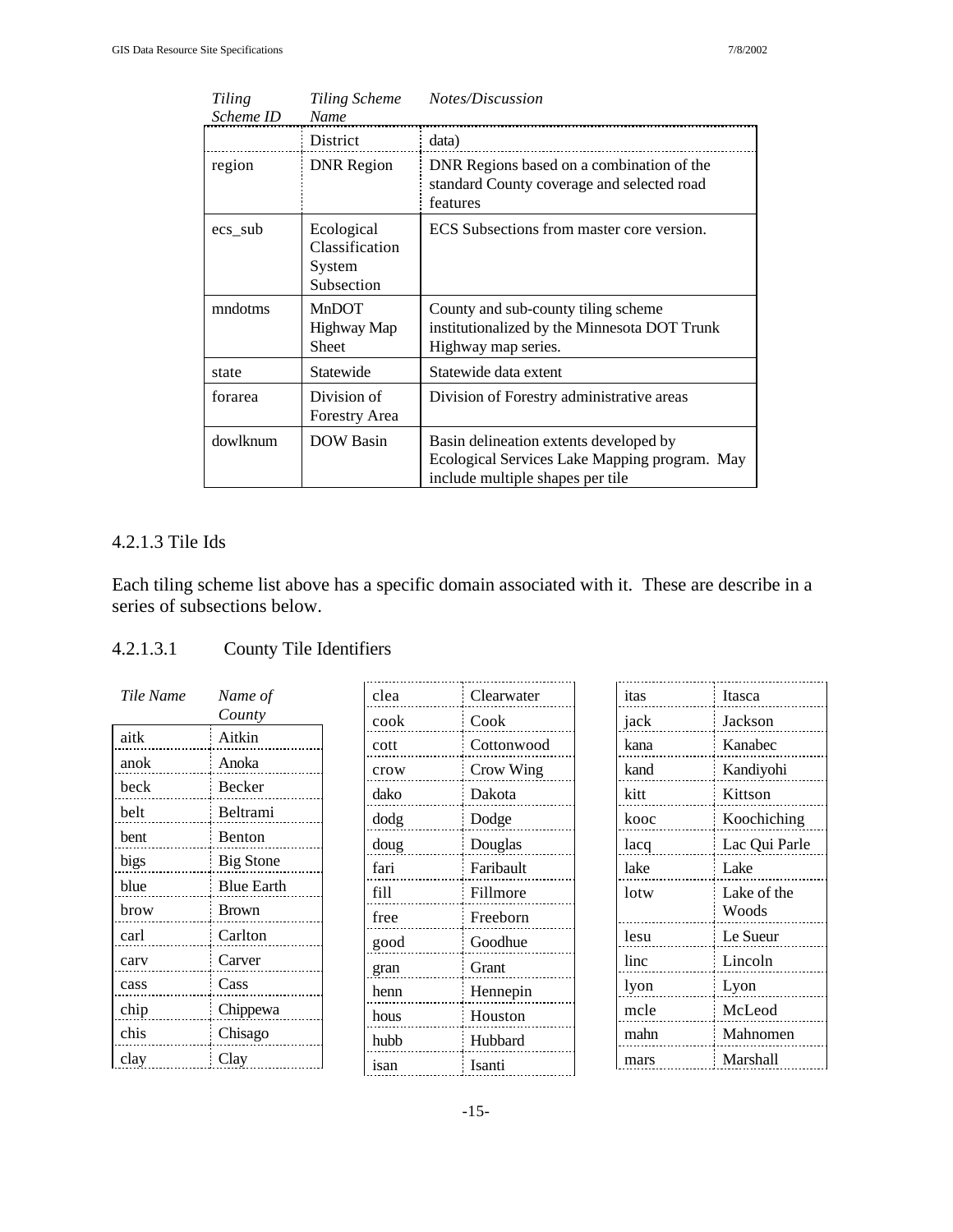| Tile Name | Name of         |
|-----------|-----------------|
|           | County          |
| mart      | Martin          |
| meek      | Meeker          |
| mill      | Mille Lacs      |
| morr      | Morrison        |
| mowe      | Mower           |
| murr      | Murray          |
| nico      | Nicollet        |
| nobl      | Nobles          |
| norm      | Norman          |
| olms      | Olmsted         |
| otte      | Otter Tail      |
| penn      | Pennington      |
| pine      | Pine            |
| pipe      | Pipestone       |
| polk      | Polk            |
| pope      | Pope            |
| rams      | Ramsey          |
| redl      | <b>Red Lake</b> |
| redw      | Redwood         |
| renv      | Renville        |
| rice      | Rice            |
| rock      | Rock            |
| rose      | Roseau          |
| stlo      | St. Louis       |
| scot      | Scott           |
| sher      | Sherburne       |
| sibl      | Sibley          |
| stea      | <b>Stearns</b>  |
| stee      | Steele          |
| stev      | <b>Stevens</b>  |
| swif      | Swift           |
| todd      | Todd            |
| trav      | Traverse        |
| waba      | Wabasha         |
| wade      | Wadena          |
| wase      | Waseca          |
| wash      | Washington      |
| wato      | Watonwan        |

| wilk | Wilkin   |
|------|----------|
| wino | Winona   |
| wrig | Wright   |
| yell | Yellow   |
|      | Medicine |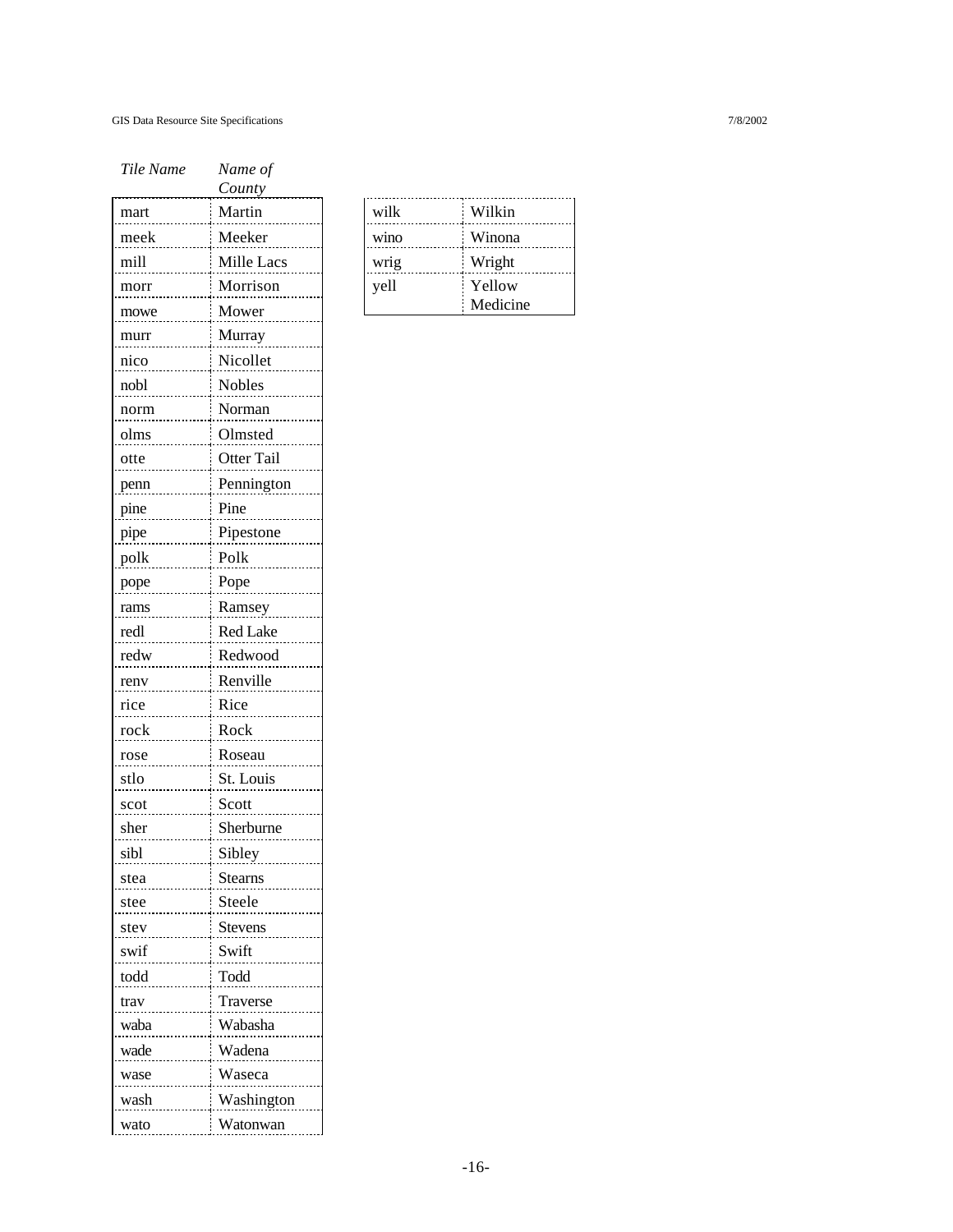#### 4.2.1.3.2 Township Tile Identifiers

Township identifiers conform to the following standard:



Examples:

Township 102, Range 12 West would be specified as: t102120 Township 61, Range 1 East (Cook County) would be specified as: t061011

#### 4.2.1.3.3 USGS 250K Tile Identifiers



Examples:

A tile identifier for the quad with the Minnesota State q250k code of "1126" is: q1126 A tile identifier for the quad with the Minnesota State q250k code of "326" is: q0326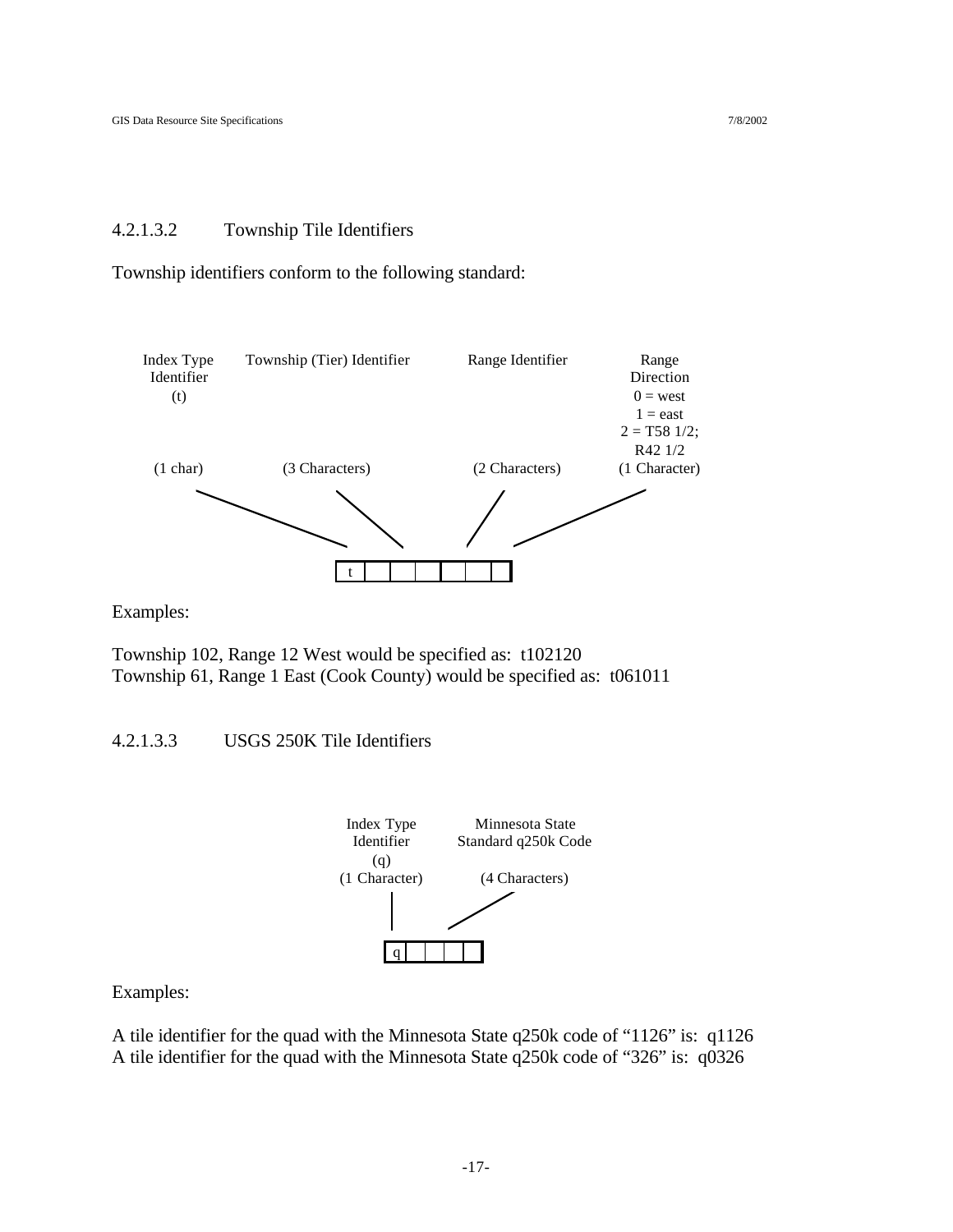#### 4.2.1.3.4 USGS 100K Tile Identifiers

100K tile identifiers conform to the following standard:



Examples:

A tile identifier for the quad with the Minnesota State q100k code of "2342" is: q2342 A tile identifier for the quad with the Minnesota State q100k code of "318" is: q0318

4.2.1.3.5 USGS 24K Tile Identifiers

24K tile identifiers conform to the following standard:



Examples:

A tile identifier for the quad with the Minnesota State q024k code of "1011" is: q1011 A tile identifier for the quad with the Minnesota State q024k code of "118" is: q0118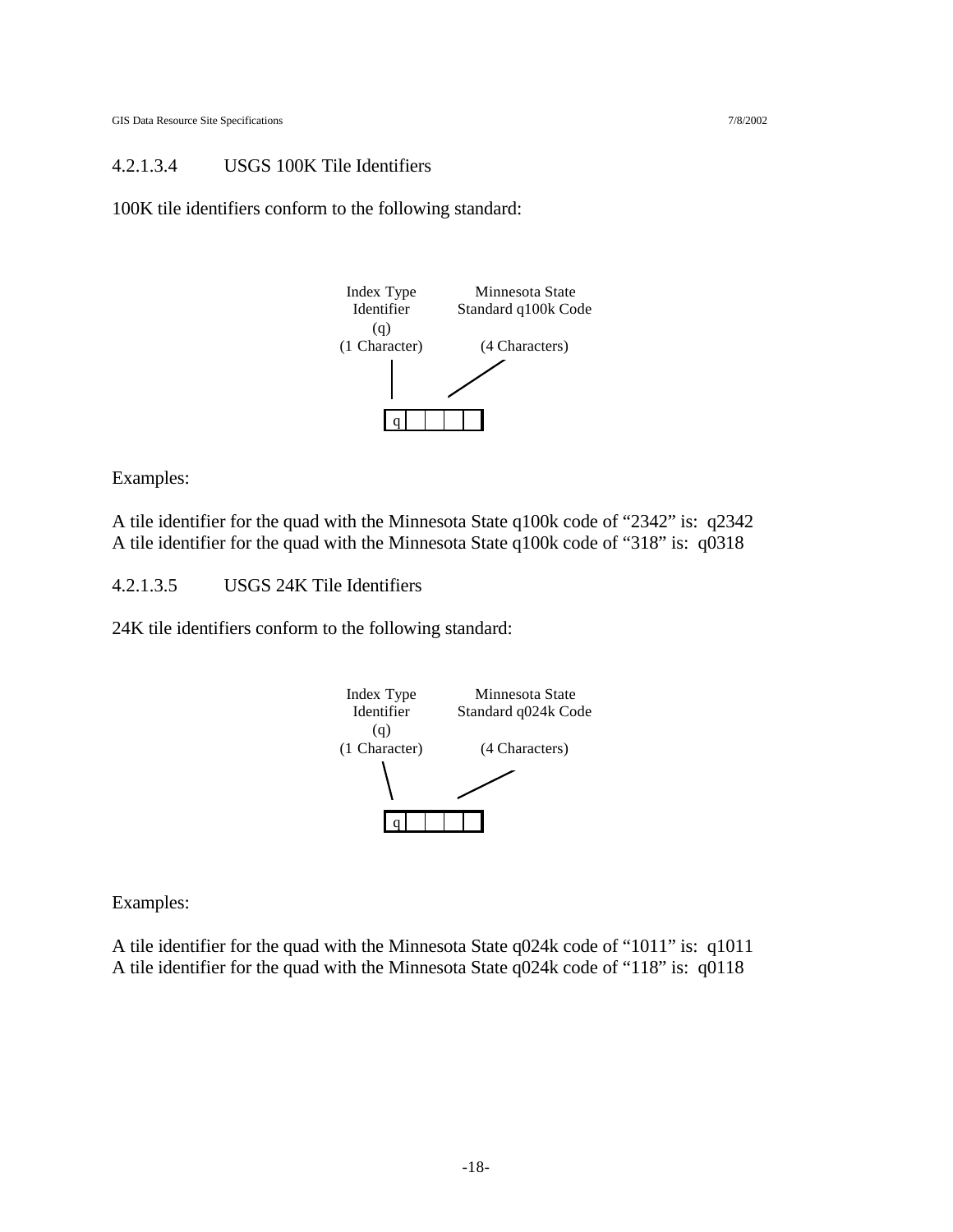#### 4.2.1.3.6 Major Watersheds

Major watershed tile identifiers conform to the following standard:



Examples:

A tile identifier for the Minnesota Major Watershed code of "38" is: maj38 A tile identifier for the Minnesota Major Watershed code of "1" is: maj01

4.2.1.3.7 Legislative District

Legislative district tile identifiers conform to the following standard:



Examples:

A tile identifier for the Minnesota Representative District "1a" is: leg01a A tile identifier for the Minnesota Representative District "10a" is: leg10a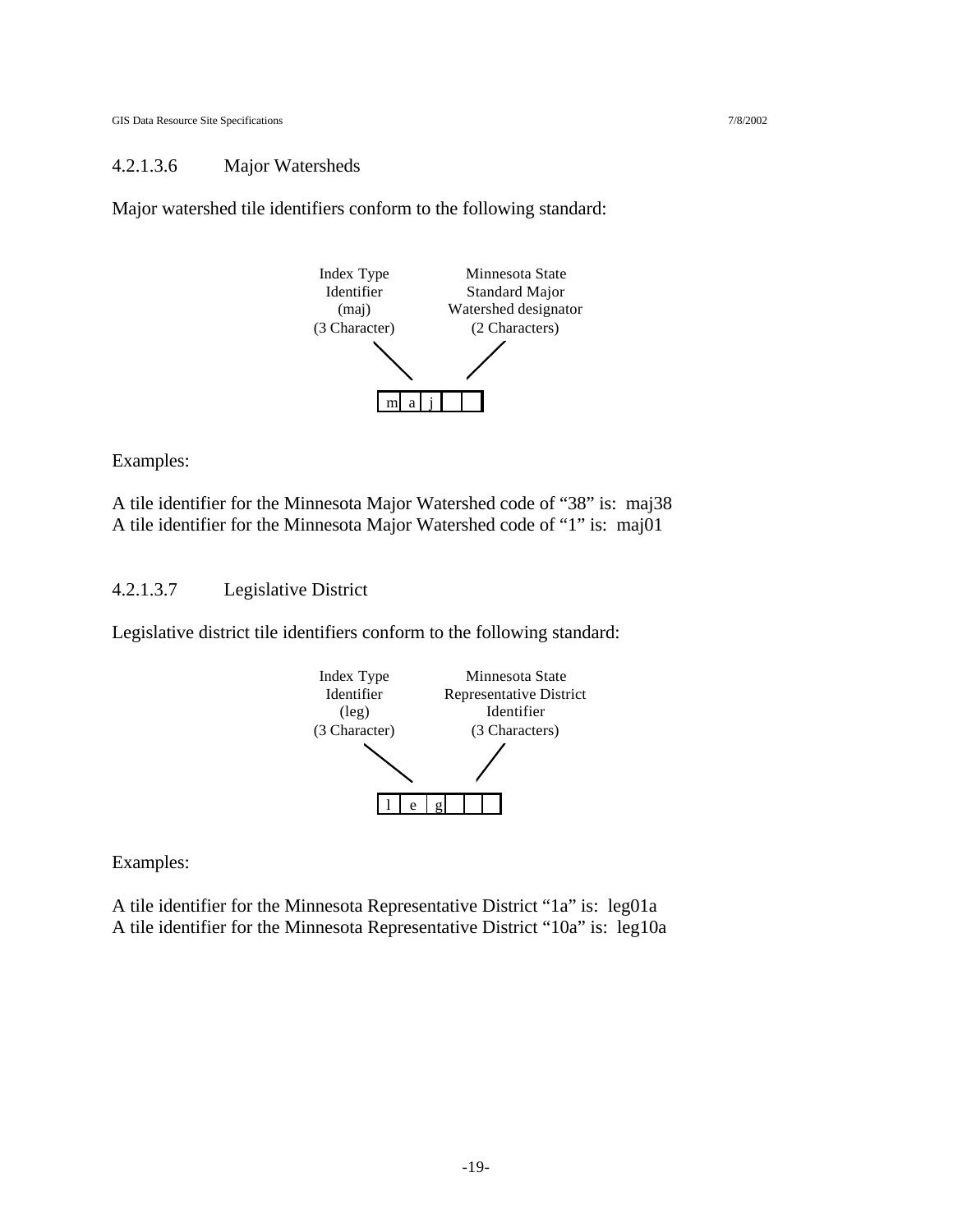#### 4.2.1.3.8 Region

Region tile identifiers conform to the following standard:



Examples:

A tile identifier for Minnesota Region 1 is: region1

4.2.1.3.9 Ecological Classification System Subsection

ECS Subsection tile identifiers conform to the following standard:



Examples:

A tile identifier for the Red River Prairie (Code 251Aa) is: ecs251aa

Valid domains are defined in the Minnesota DNR Geocoding standard for ECS Subsections.

4.2.1.3.10 MnDOT Map Sheet Identifier (mndotms)

MnDOT map sheets are a statewide scheme which divides large counties into multiple tiles while retaining small counties as single tiles, in effect, creating a roughly normalized "county-like" scheme.

MnDOT Map Sheet identifiers consist of the four character county abbreviation, followed by the map sheet sequence number, as follows: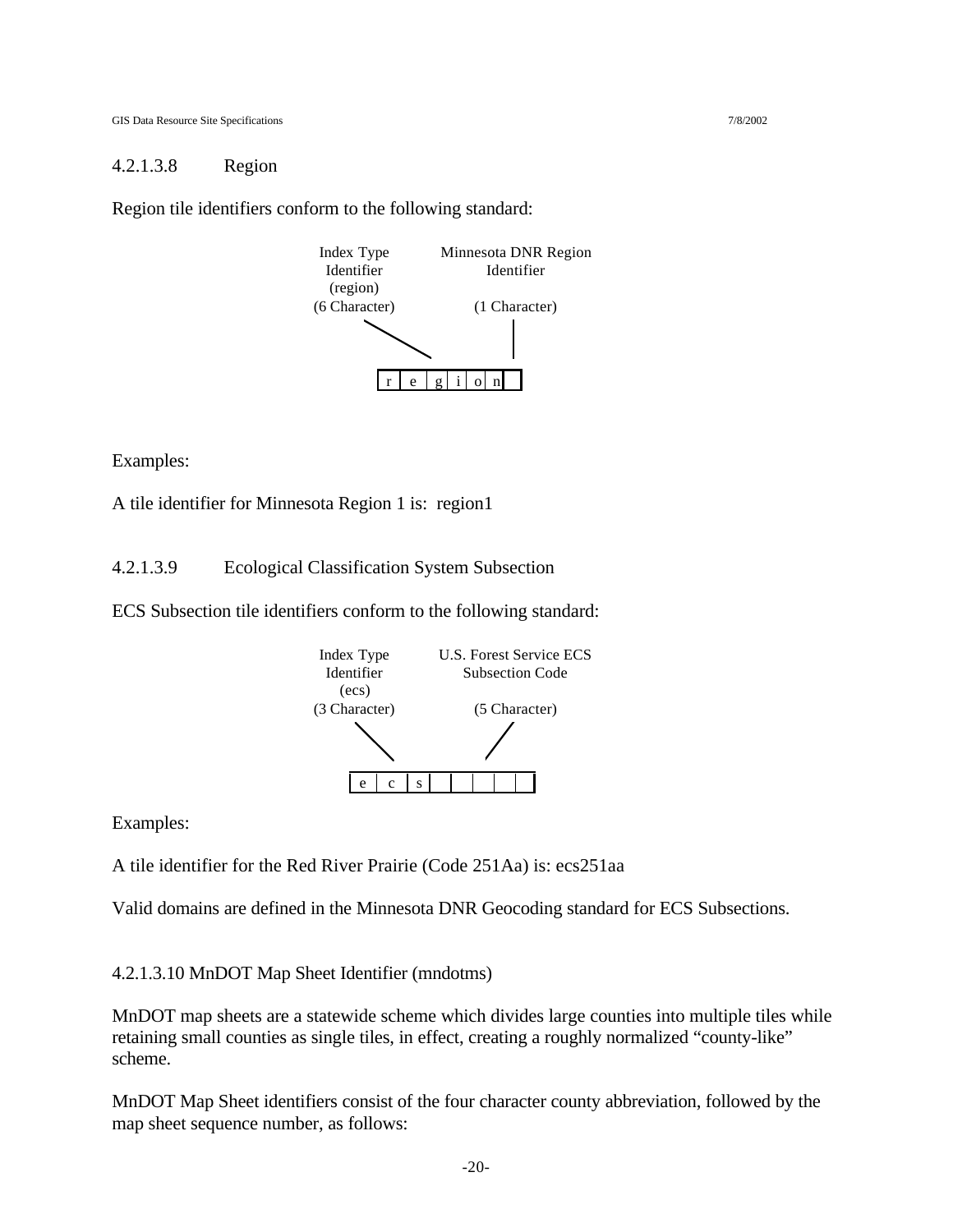

#### Example: Hennepin County Sheet 1 would be "henn1"

#### 4.2.1.3.11 State

The state tiling scheme simply fits the 2 character postal code for each state in lower case format, and includes: mn, wi, nd, sd, ia

#### 4.2.1.3.12 Forarea

This tiling scheme exists to support data tiled by Division of Forestry administrative area.

Forarea tile identifiers conform to the following standard:



#### Example: Aitkin Forestry Area would be "for334"

values for this element are as follows:

| for111 | Bemidji Area     |
|--------|------------------|
| for116 | Bagley Area      |
| for117 | Blackduck Area   |
| for121 | Warroad Area     |
| for123 | Wannaska Area    |
| for131 | Baudette Area    |
| for161 | Park Rapids Area |

Domai n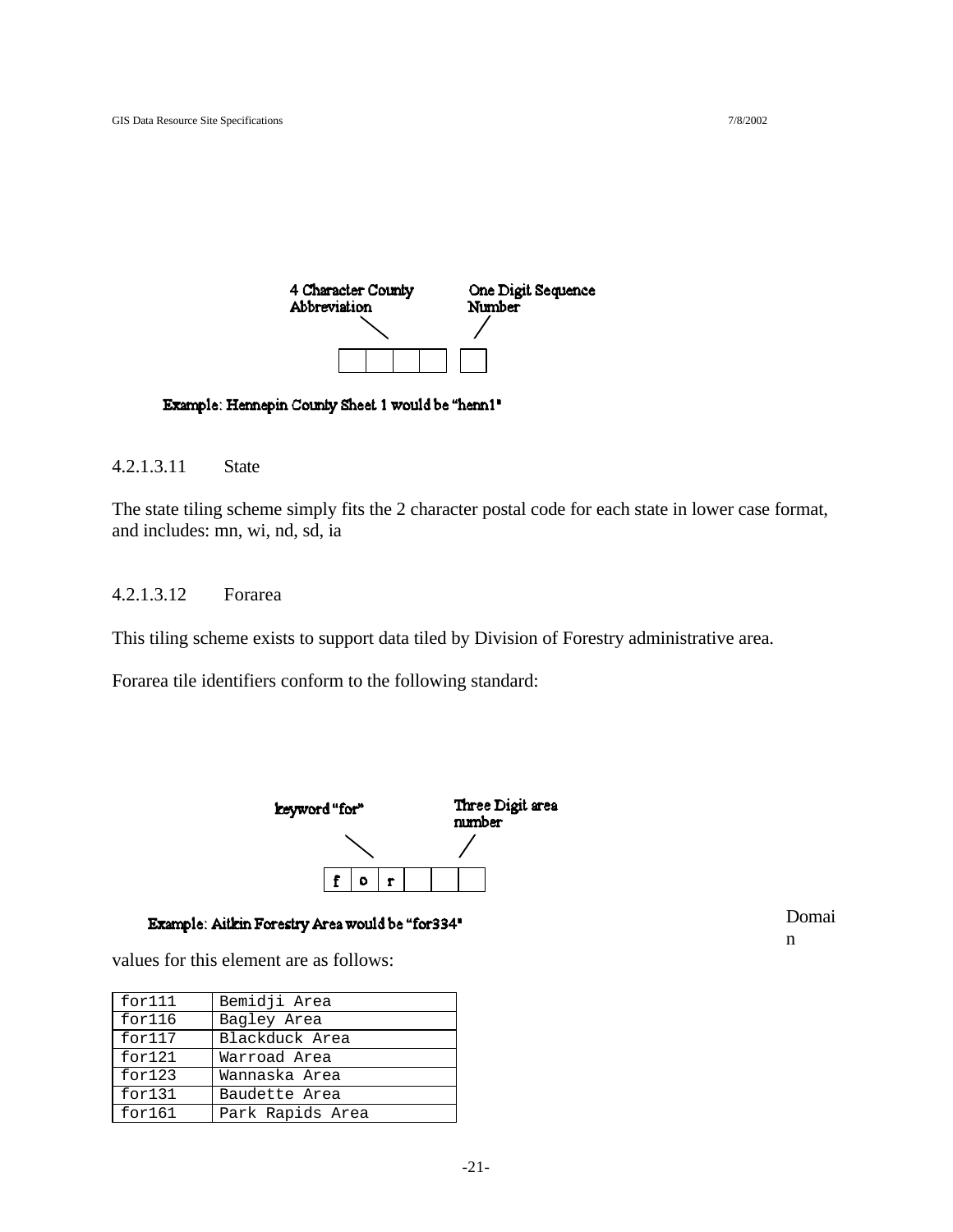GIS Data Resource Site Specifications 7/8/2002

| for 162 | Alexandria Area                  |
|---------|----------------------------------|
| for 163 | Detroit Lakes Area               |
| for221  | Deer River Area                  |
| for222  | Effie Area                       |
| for234  | Hibbing Area                     |
| for 241 | Orr Area                         |
| for 245 | Tower Area                       |
| for251  | Cloquet Area                     |
| for 253 | Two Harbors Area                 |
| for 255 | Grand Marais Area                |
| for261  | Littlefork Area                  |
| for311  | Brainerd Area                    |
| for311  | Brainerd Area                    |
| for312  | Little Falls Area                |
| for312  | Little Falls Area                |
| for 312 | Little Falls Area                |
| for321  | Backus Area                      |
| for 323 | Pequot Lakes Area                |
| for331  | Hill City Area                   |
| for334  | Aitkin Area                      |
| for 342 | Moose Lake Area                  |
| for344  | Hinckley Area                    |
| for351  | Cambridge Area                   |
| for353  | St. Cloud Area                   |
| for 442 | Mankato Area                     |
| for443  | New Ulm Area                     |
| for 444 | Willmar Area                     |
| for531  | Lewiston Area                    |
| for532  | Caledonia Area                   |
| for533  | Preston Area                     |
| for534  | Lake City Area                   |
| for541  | Rochester Area<br>Faribault Area |
| for 545 |                                  |
| for 611 | North Metro Area                 |
| for612  | East Metro Area                  |
| for 613 | West Metro Area                  |
| for999  | Red Lake Reservation             |

### 4.2.1.3.12 dowlknum

This tiling scheme exists to support lake survey developed by the Division of Ecological Services Lake Mapping program.

Dowlknum tile identifiers conform to the following standard: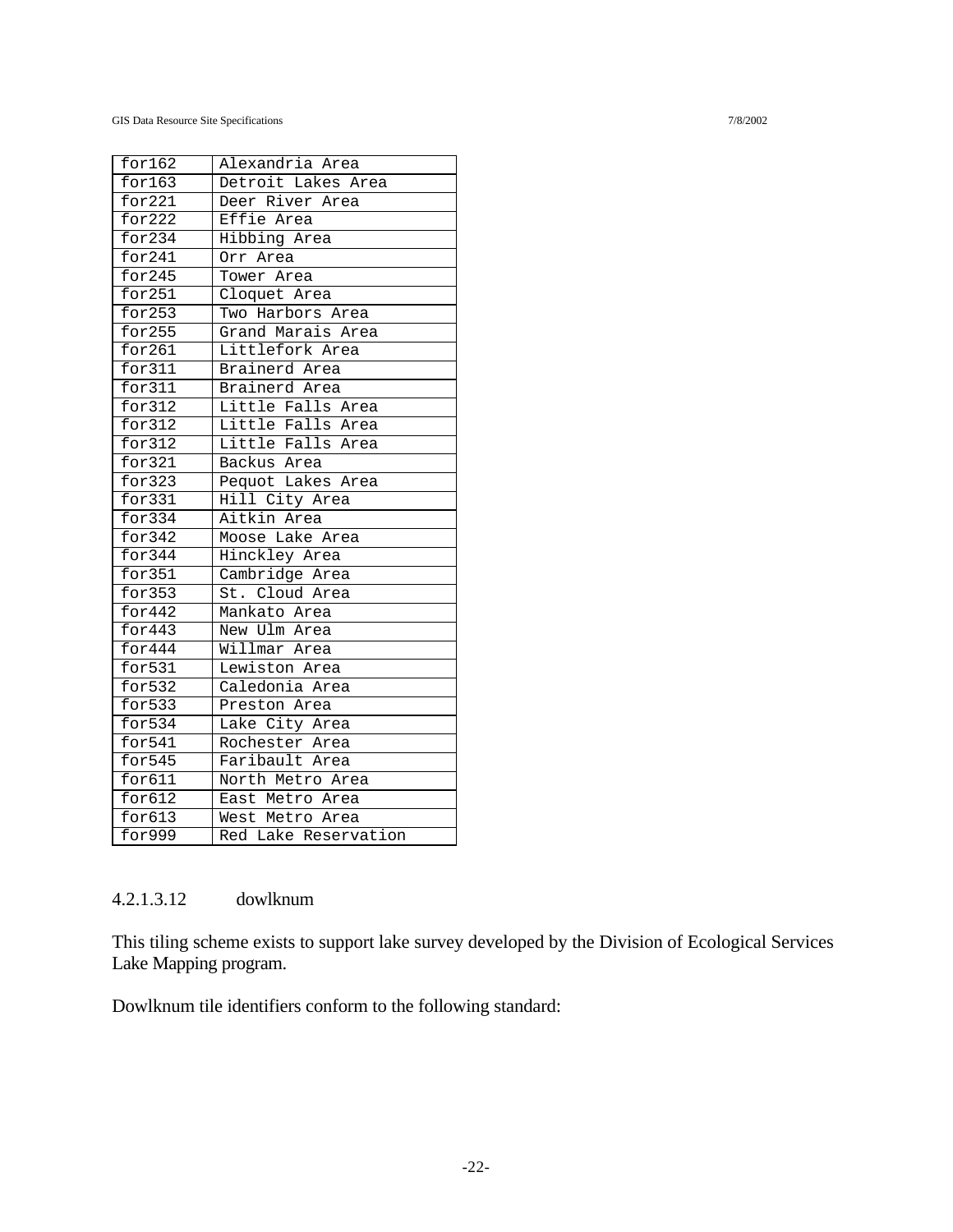

Example: Aitkin Forestry Area would be "for334"

#### 4.2.1.4 Layer Names

The Layer Names level in the data storage hierarchy uses the layer naming conventions outlined in Section 3 of this document. Shapefiles and image file types use the naming standard directly by adding the extensions appropriate for their file type (e.g., .shp, or .tif). ARC/INFO Librarian layers represent a special case, and are treated in the following section.

#### 4.2.2 ARC/INFO Librarian Implementations

A key LIBRARIAN implementation issue relates to the placement of the library database directory on the file system. These will be placed in a standard, consolidated location under the metadata section of the Data Resource Site file system. The rationale for separating these metadata from the tile level of the hierarchy (where they reside in the old Core Database schema), is to maintain the purity of the data stores. At present, all applications that interact with the tile level of the directory hierarchy must account for, and ignore the LIBRARIAN "database" directory. It would be preferable to remove this exception from that environment. Consolidating these directories also allows system administration staff to reference all libraries with a single environment variable. The general LIBRARIAN schema is depicted graphically in Figure 3.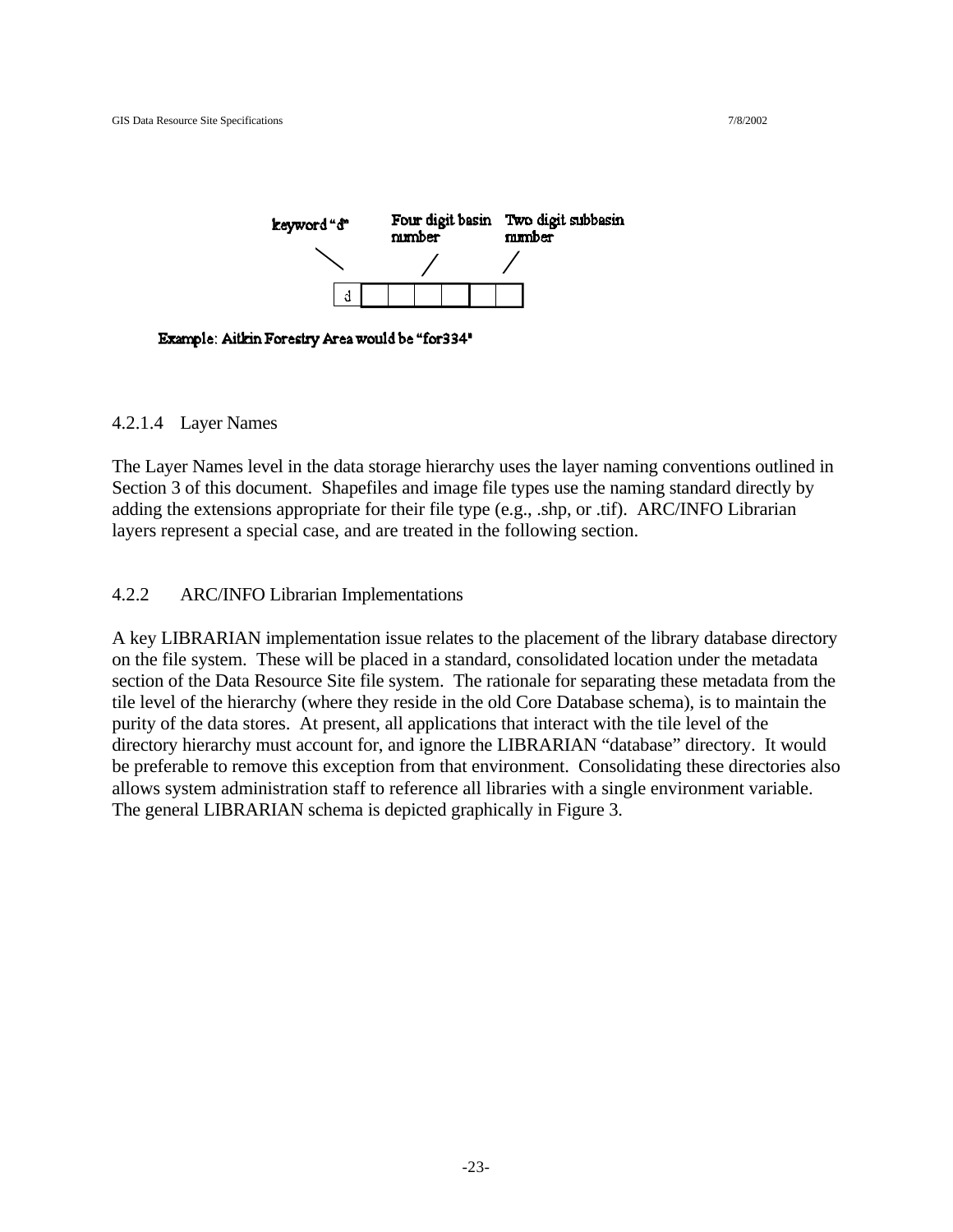

Specifications are also required for library names and LIBRARIAN database directory names (at ../metadata/librarian locations in Figure 3). Library names will conform to the following specification:

<business unit id>\_<tiling scheme id>

Examples:

fsh\_county, gen\_q024 $k$ 

Librarian database directory names will follow the identical name specification.

The <Data Resource Site>/metadata/librarian location also includes instances of the libraries file registry (normally found under \$ARCHOME/tables). The drslib directory contains an info directory named "tables" which stores a table named LIBRARIES which is a registry of librarian instances available on the Data Resource Site. This is a LIBRARIES registry instance which is built around the site. Desktop applications should reference this location as the user \$ARCHOME location (ARCHOME=<Data Resource Site>/metadata/librarian/drslib). The arclib location is a symbolic link to the UNIX-based ARC/INFO location, and should not (or may not) be referenced by regular desktop applications.

#### 4.2.3 Image Catalogs

Like librarian metafiles, image catalogs are stored within the metadata location. In this case, they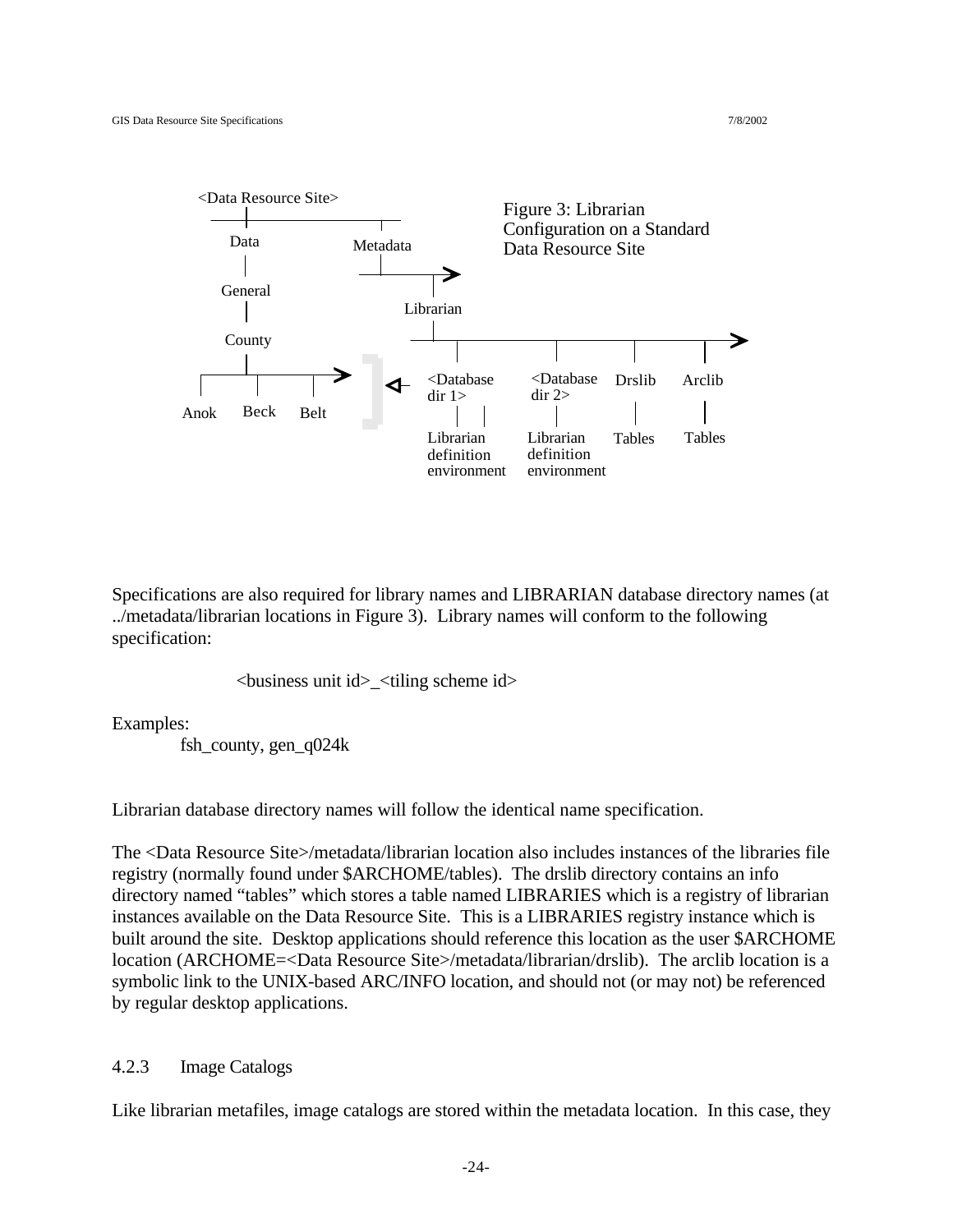are all stored within a single directory location:

<Data Resource Site>/metadata/image\_cats/info

Image catalogs are named for the layer they reference. Since these are INFO files, they are stored in ALL CAPS. Examples include:

MAP\_DRG024IM3 IMG\_DOQ03IM4

4.3 Database Server Specifications

Database servers within the Revised Core environment only exist at the Central Office. Therefore, no site-specific implementation standards are required, except in reference to the data provided by that environment. The primary distinction to be made is between data served by SDE database server technology and that provided by native Oracle. These are treated in separate subsections.

4.3.1 Data Retrieved from SDE Database Servers {NOTE: this section not deployed at this time}

Five information elements are needed to retrieve data from SDE. There are: 1) server name, 2) instance name, 3) layer name, 4) user name, and 5) password. The latter two elements are discussed in Appendix 2 (System Security Configuration) and Section 5.1.3 of this document. Server names are controlled through the system-wide data dictionary. Instance names will conform to the following specification:

sde\_<server type>\_<br/>business unit ID>

Examples:

sde\_ora\_eco (An SDE for Oracle server instance supporting Ecological Services) sde\_cov\_gen (An SDE for Coverages server instance providing general data access)

Layer names are controlled by the SDE server and will follow the specifications provided in Section 3.1 of this document, except that the server requires a second term be appended to the layer name stating the "spatial column"<sup>3</sup> of the feature class being presented. Therefore, SDE layer names will conform to the following format:

<dnr layer name>.<spatial column>

Examples:

lake\_pwipy3.shape# wet\_circ39py3.cir39py3#

 $3$  A spatial column is a table column that uniquely identifies a feature. In tiled data sets, it provides the ability to "knit" together spatial objects that are split by tile boundaries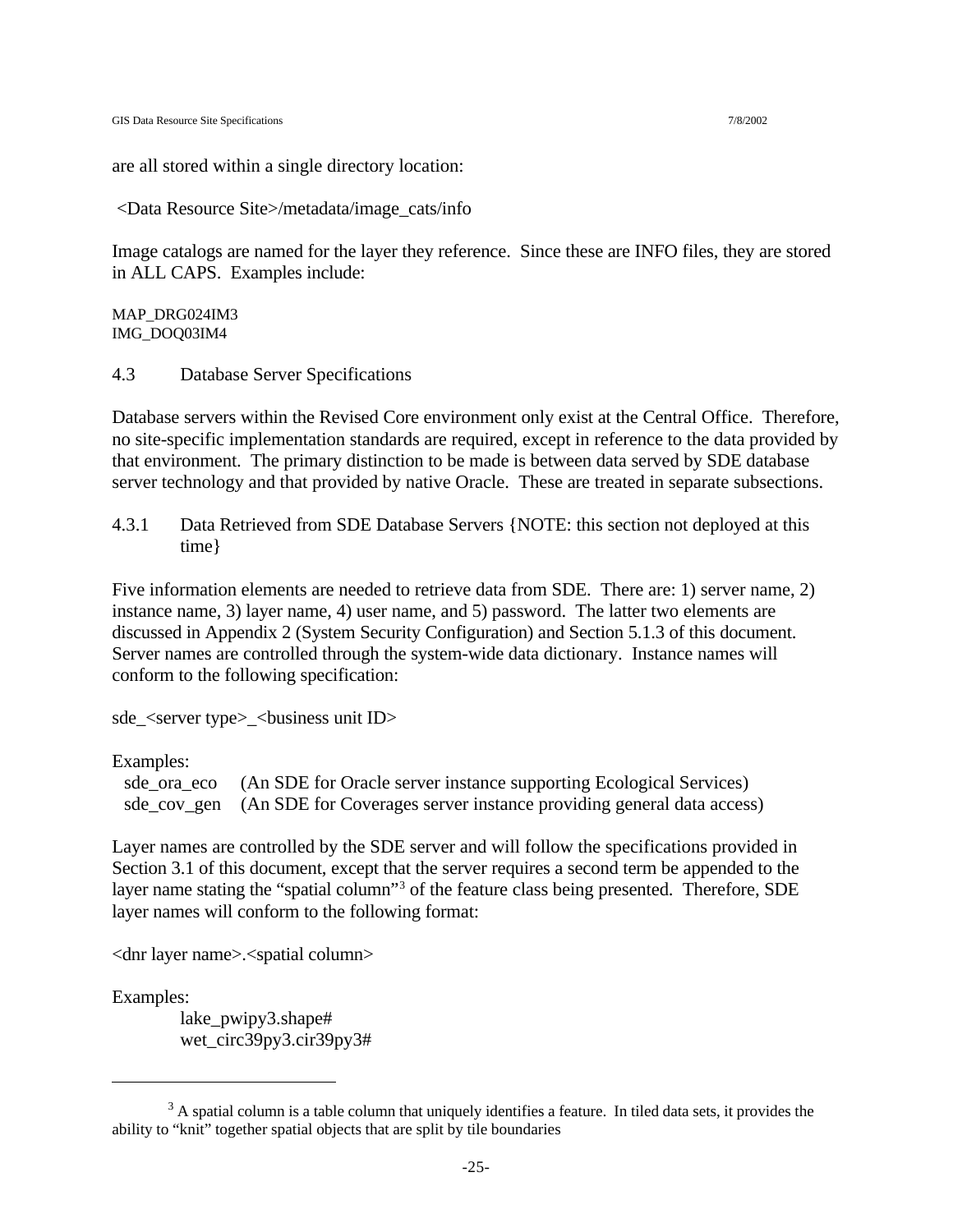4.3.2 Data Retrieved from Oracle Database Servers {NOTE: this section not deployed at this time}

DNR's traditional tabular database environment is not supported by data structuring standards (for table names, view names, server instance names). However, tabular information is an important part of the application environment supported by data resource sites. Tabular data access will be managed through the use of Windows NT ODBC protocols, and will therefore require some level of client configuration and setup (driver installation, ODBC source registration). Tabular data access requires several information elements, including: 1) ODBC source, 2) User name, 3) Password, and 4) table name. <No specific standards have been developed at this time that would affect any of these elements. This part of the specification is still under development.>

<metadata structures needed to support table access are not currently developed. The Oracle data dictionary will likely provide this information>

#### 5.0 System Level Metadata

System level metadata is the Data Resource Site center of activity. This section of the Resource Site file system contains a variety of descriptive information that instructs applications, and facilitates site administration. It provides a roadmap of the resources available through the site.

Three types of metadata elements are described in this section of the file system, including: 1) data definition, 2) narrative metadata, and 3) ARC/INFO LIBRARIAN references. The directory structure that supports these data elements is described in Figure 4 and discussed below.

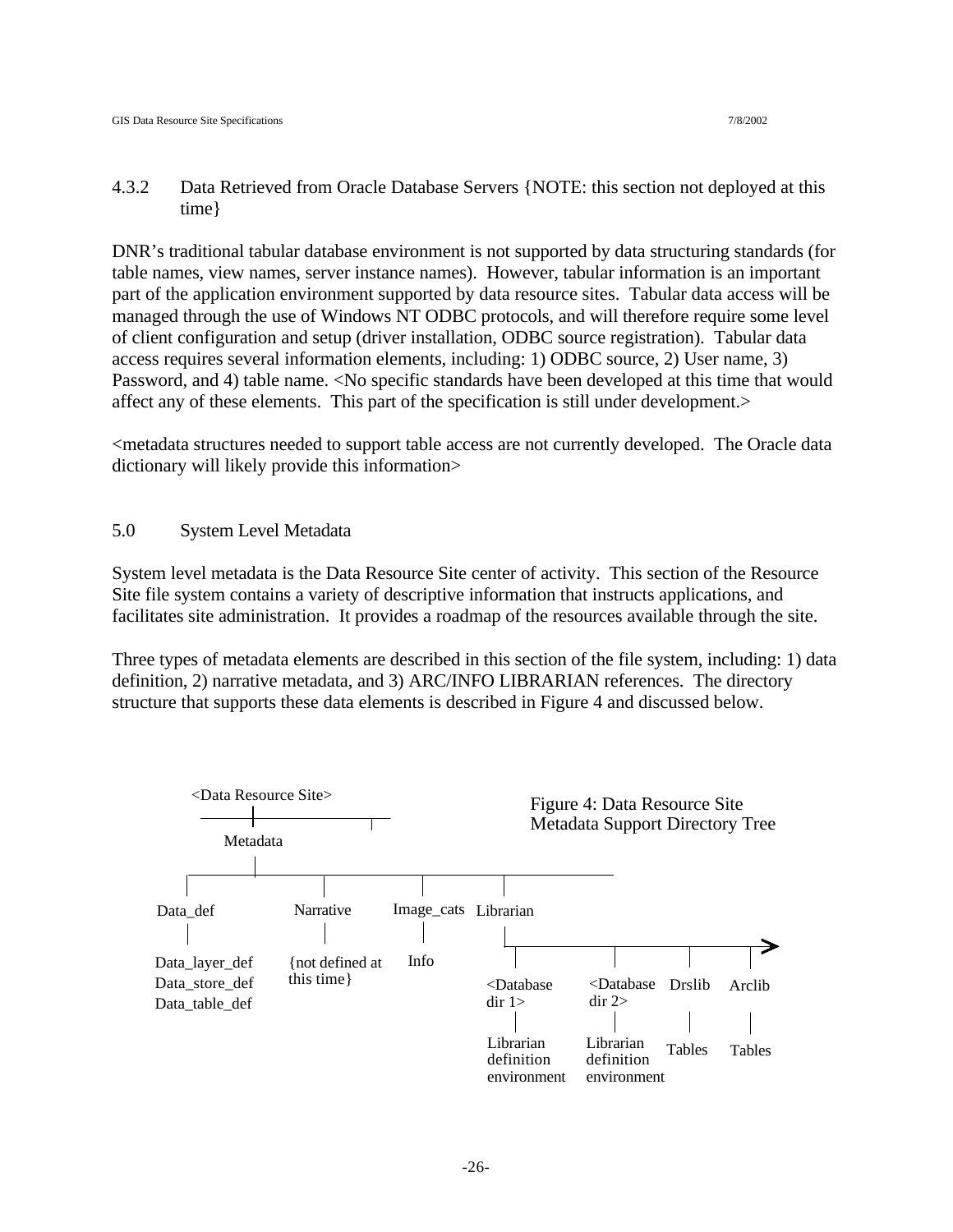#### 5.1 Data Definition

The Data Definition section of the Data Resource Site exists to define the suite of data that are available to users on a particular site and the methods needed to access the data in the desktop environment. Various registry types are described below which store information about particular data types.

5.1.1 Data Layer Registry

The Data Layer Registry is a comprehensive list of the GIS data layers available on a Data Resource Site. It's physical name is "data\_layer\_def". It is an ASCII format, comma delimited file that lists a standard set of elements that define basic data layer characteristics. It uses the keyword "null" as a placeholder for null elements, and single quote character " ' " as a comment line indicator in the first position of the record.

The formal record layout is as follows:

```
[layer desc],[DNR_Unit],[tiling_scheme],[product_type],[resource_description],
[vendor_object_type],[server],[instance],[derived product id], [thematic class
id]
```
- *layer\_desc* is the so-called "long name" of the layer describe in Section 4.1.2 of this document
- *DNR unit* is the DNR Business Unit ID described in Section 4.2.11 of this document
- *tiling* scheme is the standard tiling scheme ID described in Section 4.2.1.2 of this document
- *product\_type* is Data Dictionary element that describes the physical format in which the data are made available. It is a numeric code with the following domain:
	- 1 coverage
	- 2 shapefile
	- 3 sde
	- 4 geodatabase
	- 5 region
	- 6 grid
	- 7 tin
	- 8 route
	- 9 tif
	- $10 i$ peg
	- 11 oracle
	- 12 info
	- 13 dbase
	-
	- 14 eppl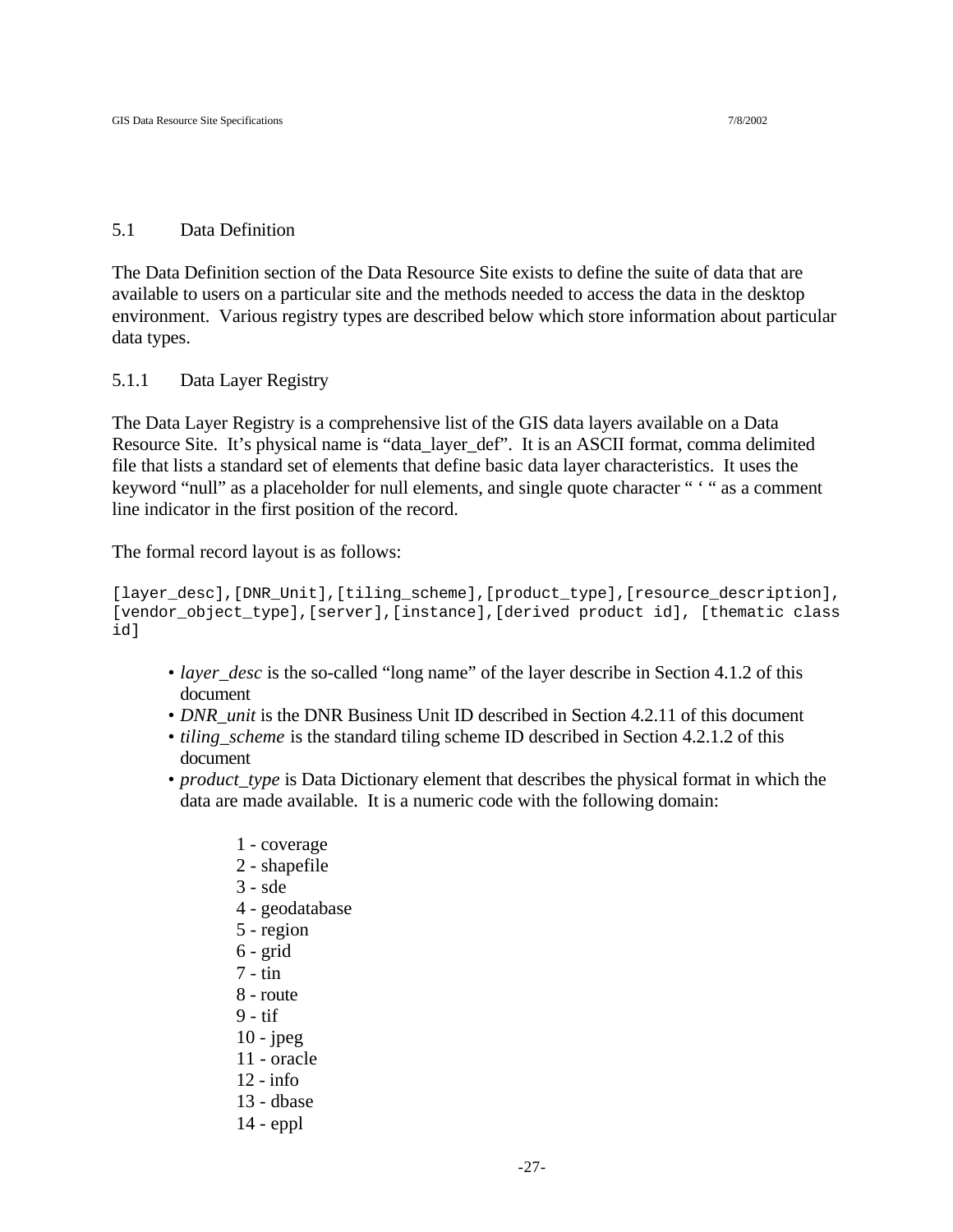- 15 db2
- 16 text
- 17 photograph
- 18 mrsid
- 19 erdas\_imagine
- 20 erdas\_gis
- 21 ARC/INFO librarian
- *resource* description is the 13 character layer name described in Section 4.1.2 of this document
- *vendor\_object\_type* is the feature class of the data. It's domain as of this writing is:
	- polygon point line raster
- *server* is the name of the database server used to serve SDE data types
- *instance* is either: 1) the name of the SDE instance used to serve the data, or 2) the name of the librarian database that the data are stored within. SDE instances conform to the rules described in Section 4.3.1 of this document. Librarian database instances conform to the rules described in Section 4.2.2.
- *derived product id* is the unique derived product identifier, composed in the data dictionary of the MetaProductID, ProductTypeID, and FeatureClassID columns. This is used to query the Data Dictionary using the JSP-based intranet metadata reports.
- *thematic class id* is the numeric theme class identifier (Section 4.1.4)

Data Layer Registry records example:

Hybrid County Boundaries,gen,state,2,bdry\_counpy3,polygon,null,null,220000030301,22 24K Quadrangle Index,gen,state,2,indx\_q024kpy4,polygon,null,null,2100000202011,21

5.1.2 Data Table Registry {NOTE: this section not deployed at this time}

The Data Table Registry functions much the same way as the Data Layer Registry, except that it provides a comprehensive listing of available tables. Within DNR's enterprise environment, all registered data tables come from centralized database servers.

The Data Table Registry's physical name is "data\_table\_def". It is an ASCII format, comma delimited file that lists a standard set of elements that define basic data table characteristics. It uses the keyword "null" as a placeholder for null elements, and single quote character " ' " as a comment line indicator in the first position of the record.

The formal record layout is as follows:

 $\lt$ not defined yet $>$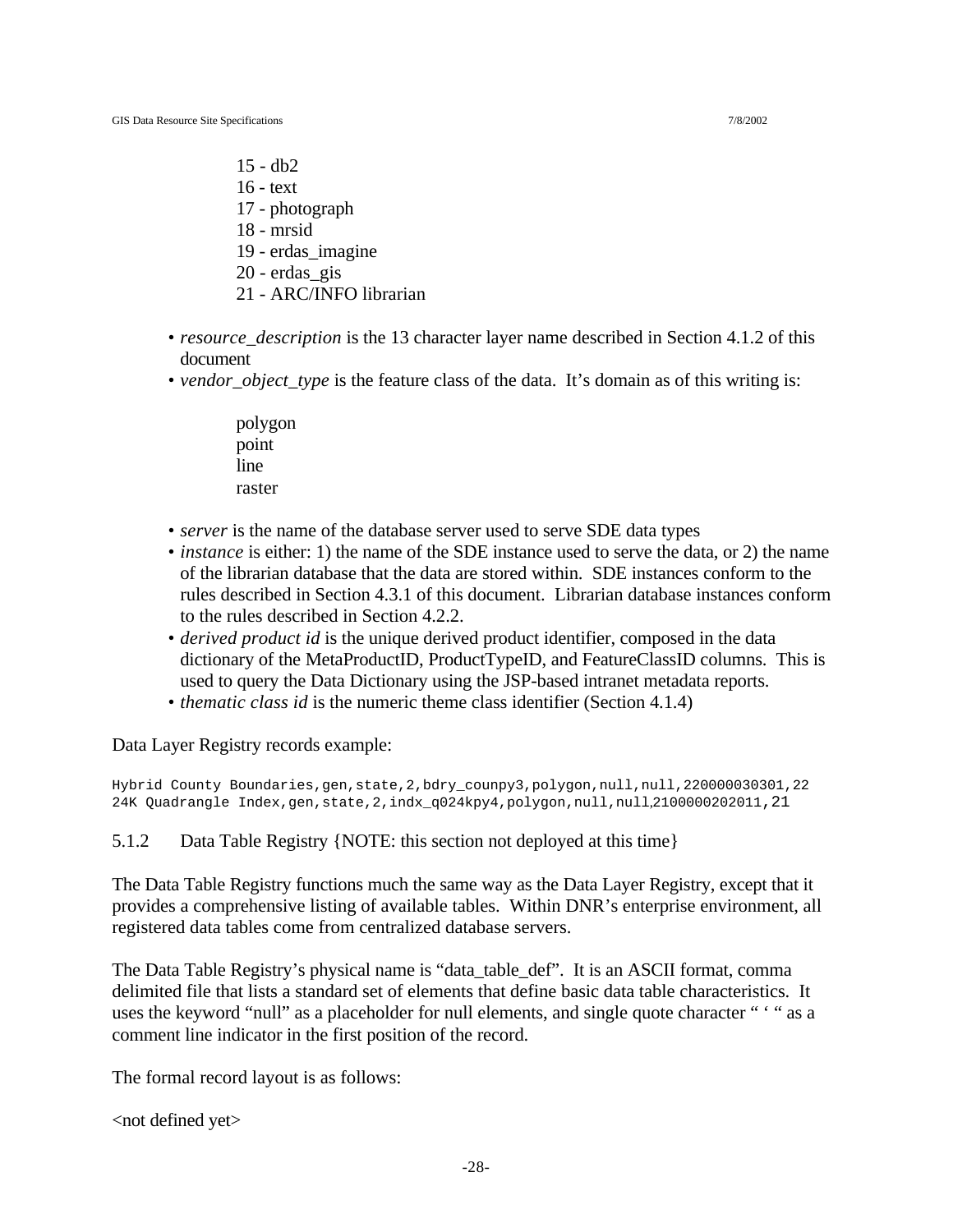#### 5.1.3 Database Source Registry

The Database Source Registry provides user name and password information for centralized data server access. It's physical name is "data\_store\_def". It is an ASCII format, comma delimited file that lists a standard set of elements that define basic data table characteristics. It uses the single quote character " " " as a comment line indicator in the first position of the record. It is related to the Data Table and Data Layer Registries by the "instance" element in each table, which serves as the primary key in the table.

The formal record layout is as follows:

[instance],[server],[user name],[password]

Example record:

sde\_ora\_gen,pinchot,reg2\_user,sde

5.2 Narrative Metadata {This section has been withdrawn}

#### 5.3 ARC/INFO Librarian References

The ARC/INFO Librarian Reference Environment is described in Section 4.2.2 and will not be repeated here.

#### 6.0 Application Components

Data Resource Sites house a variety of application software, including programs and related supporting data, and software extensions (i.e. for ARCVIEW). This part of the filesystem supports both UNIX and NT client environments. The general layout of this part of the Data Resource Site filesystem is presented below.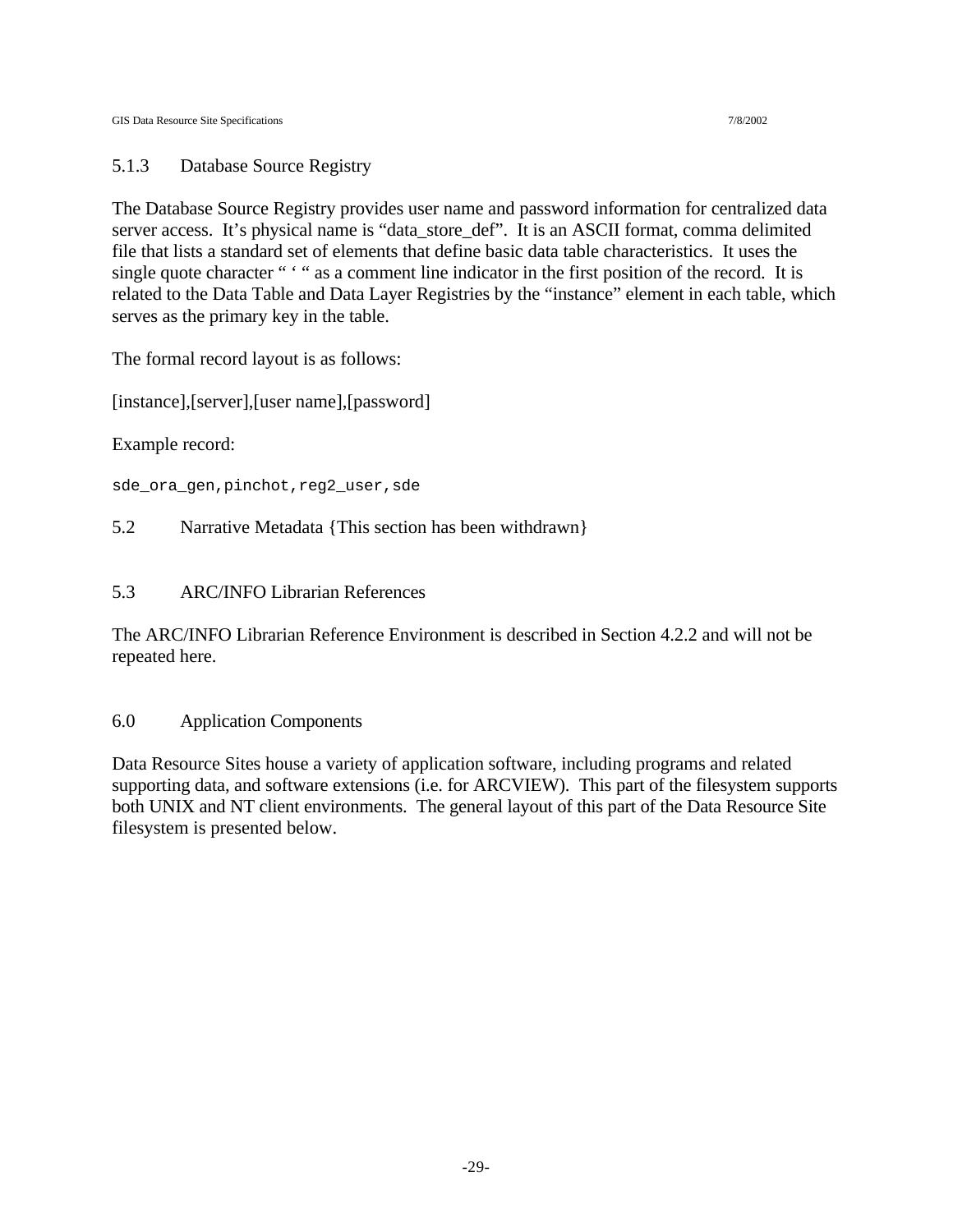

The Application section of a Data Resource Site consolidates fileserver-based application software into a single location, facilitating distribution of updates, enhancements, and new additions. Common program support elements are also consolidated under a gen\_app\_support location.

Gen\_app\_support includes sets of generic, static metadata that support a variety of application functions. As such, they are part of the DRS specification, and require some level of description. The following elements are described in separate subsections below: 1) drs theme list, 2) lib\_tmplt, 3) librarian\_indexes, 4) look\_up\_tables, 5) search\_indexes, and 6) tile\_lists.

#### 6.1 drs theme list

The drs theme list is a single comma-delimited ASCII-formatted text file that cross references theme categories with theme numbers. It is used by applications that need to associated theme numbers ( see Section 4.1.4) from the DRS data\_layer\_def file with textual thematic class descriptions. A sample set of records is as follows:

21,Control 22,Administrative Features 23,Public Land Survey 24,Ownership

#### 6.2 lib\_tmplt

The lib tmpt section includes a set of templates that are used to create librarian "database" directories. There is one template per tiling scheme. Each template is a system directory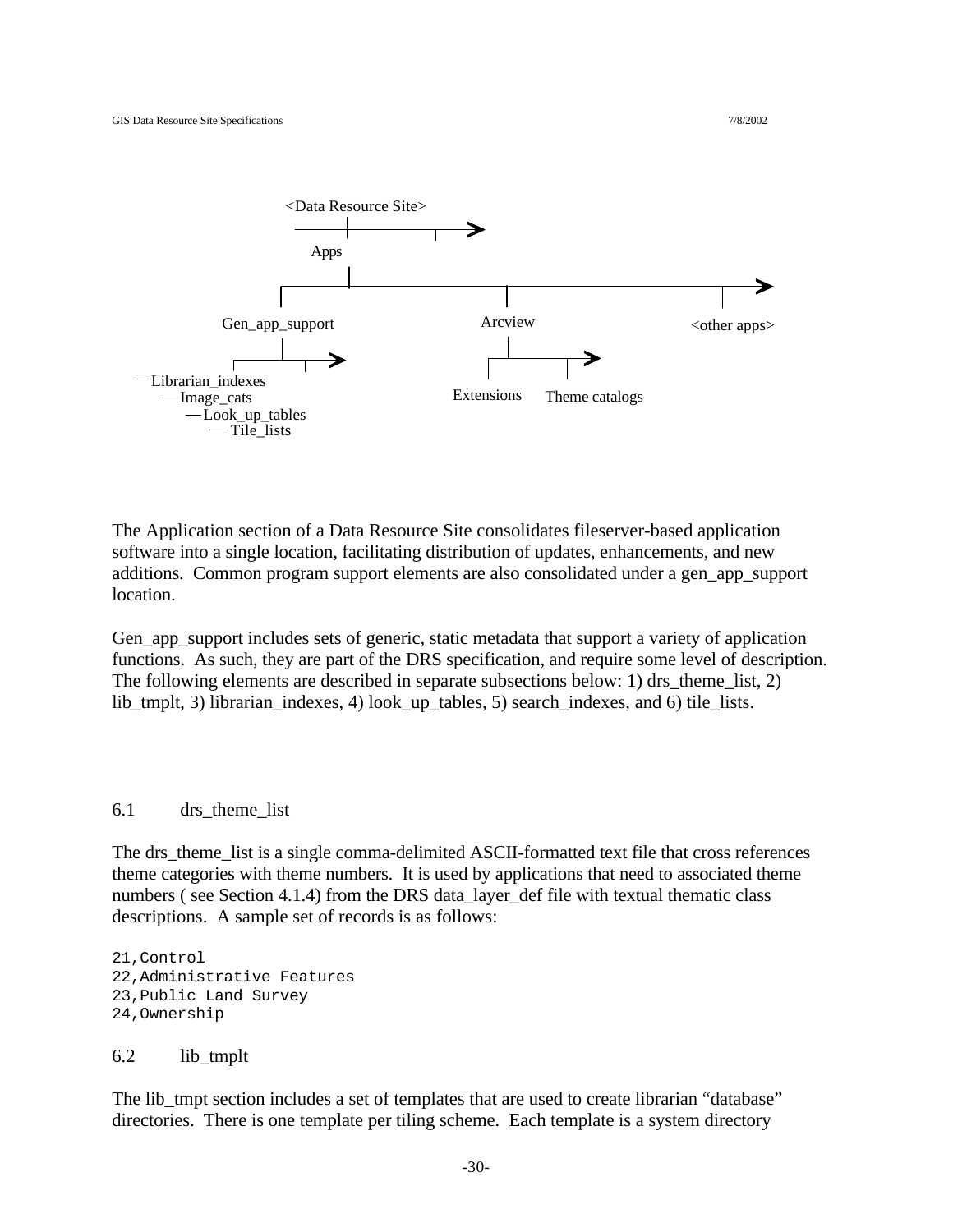containing a librarian index coverage and INFO workspaces and files to hold layer and access (permissions) information. These are used during the site update process to build new librarian data structures that reflect the content of each individual DRS.

#### 6.3 librarian\_indexes

The librarian\_indexes are the master tile index coverages. These are the ARC/INFO index coverage sources for the lib\_tmplt location and also are used for status file generation in QuickThemes.

#### 6.4 look\_up\_tables

look up tables contains an INFO workspace that includes a set of files that cross-references common attribute codes with their meanings. These are added to support applications on an ongoing basis. At the time of this writing, eight look-up tables are included here:

QQ024K.LUT COUNTY.LUT Q024K.LUT Q100K.LUT MAJWSHED.LUT Q250K.LUT REGION.LUT dowlknum.lut

These tables follow the format:

| COLUMN ITEM NAME |     |       |                               | WIDTH OUTPUT TYPE N.DEC ALTERNATE NAME | INDEXED?                 |
|------------------|-----|-------|-------------------------------|----------------------------------------|--------------------------|
| 1 TTIE-NAME      |     | 12 12 | and the state of the state of |                                        | $\overline{\phantom{a}}$ |
| 13 LONG-NAME     | 4 N | 40.   | $\sim$ $-$                    |                                        | $\overline{\phantom{0}}$ |

6.5 search\_indexes

search\_indexes contains an INFO directory, which in turn contains a set of files that cross list tiles against the county tiling scheme. Stated another way, these are lists of tiles paired with county tiles that they overlap. These files are used to determine which tiles in a particular tiling scheme intersect particular county areas. They are essentially the tablular product of an intersection overlay between a particular tiling scheme and the county scheme. They are used in the site update process to determine which tiles of a scheme are needed to support a particular area of interest (AOI) expressed in county extents.

A search index is named for the tiling scheme with the string "\_XRF" appended to it (e.g. Q100K\_XRF). The conform to the following format:

| <b>COLUMN</b> | ITEM NAME                          |    |               |   |                          | WIDTH OUTPUT TYPE N.DEC ALTERNATE NAME | INDEXED?                 |
|---------------|------------------------------------|----|---------------|---|--------------------------|----------------------------------------|--------------------------|
|               | CASE#                              |    | $\mathcal{L}$ |   | $\overline{\phantom{a}}$ |                                        |                          |
|               | 5 FREOUENCY                        |    | $\mathcal{L}$ | R | $\qquad \qquad -$        |                                        |                          |
|               | 9 COUNTY                           | 32 | 32            |   | $\overline{\phantom{m}}$ |                                        | $\overline{\phantom{0}}$ |
|               | 41 <tile name="" scheme=""></tile> | 32 | 32            |   | $\qquad \qquad -$        |                                        | -                        |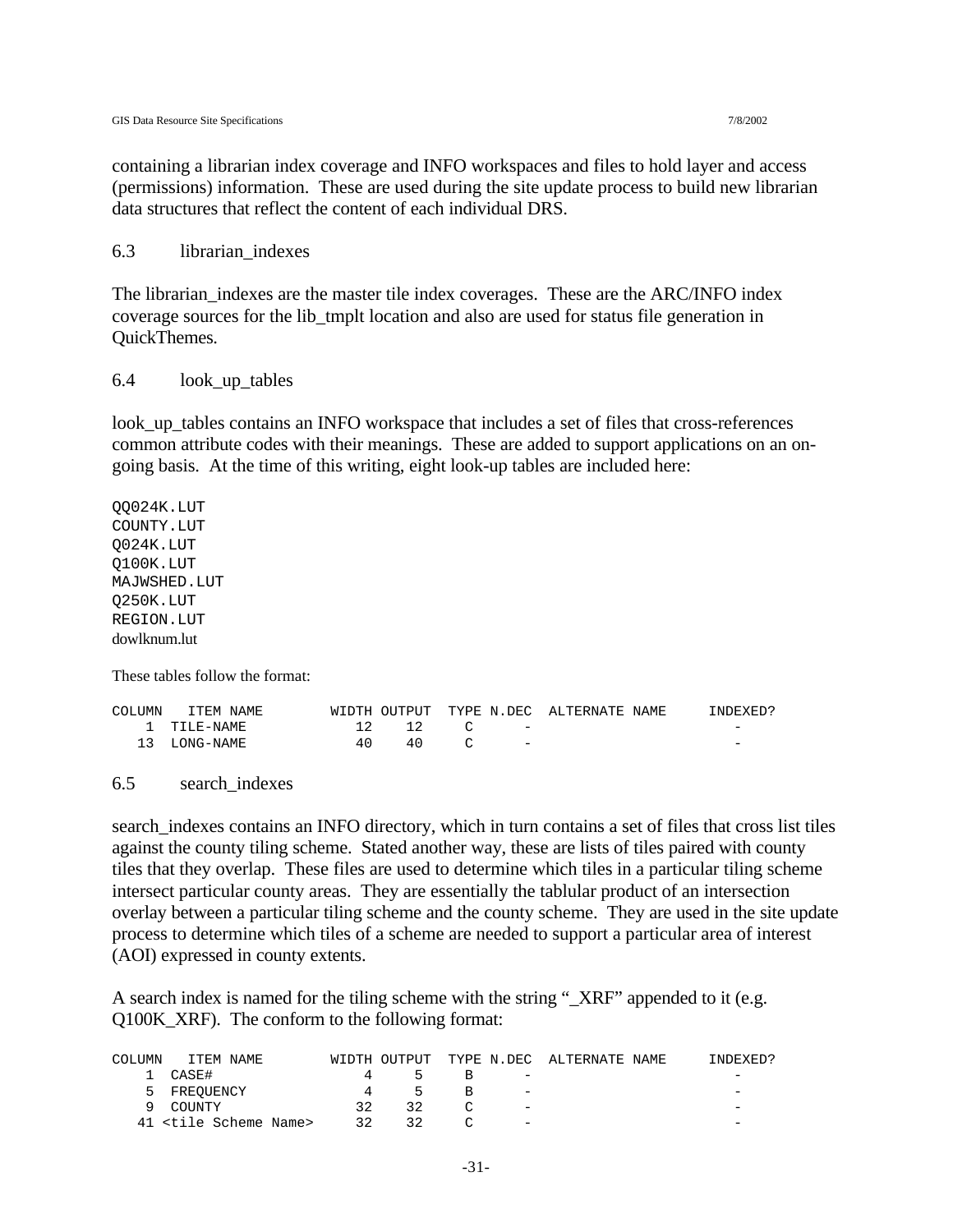#### An example set of records are:

| CASE#     |     | $=$ | 273   |
|-----------|-----|-----|-------|
| FREQUENCY |     | =   | 1     |
| COUNTY    |     | $=$ | stea  |
| Q100K     |     | $=$ | q3518 |
|           | 274 |     |       |
| CASE#     |     | =   | 274   |
| FREQUENCY |     | =   | 1     |
| COUNTY    |     | $=$ | stea  |
| 0100K     |     | $=$ | q3526 |
|           | 275 |     |       |
| CASE#     |     | $=$ | 275   |
| FREQUENCY |     | =   | 1     |
| COUNTY    |     | $=$ | stee  |
| Q100K     |     | $=$ | q4334 |
|           | 276 |     |       |
| CASE#     |     | =   | 276   |
| FREQUENCY |     | =   | 1     |
| COUNTY    |     | $=$ | stee  |
| Q100K     |     | $=$ | q4734 |
|           | 277 |     |       |
| CASE#     |     | =   | 277   |
| FREQUENCY |     | =   | 1     |
| COUNTY    |     | $=$ | stev  |
| Q100K     |     | =   | q3110 |
|           |     |     |       |

6.6 tile\_lists

The tile\_lists location contains the master lists of available tiles within each tiling scheme. These are ASCII formatted text files, one file per tiling scheme that list the available tiles in lower case strings. Tile list names follow the format:

mast\_<tile scheme name>\_list

For example:

mast\_q100k\_list

example contents (for q100k) are as follows:

q0318 q0326 q0702 q0710 q0718 q0726 q0734 q0742 q1102 q1110 q1118 q1126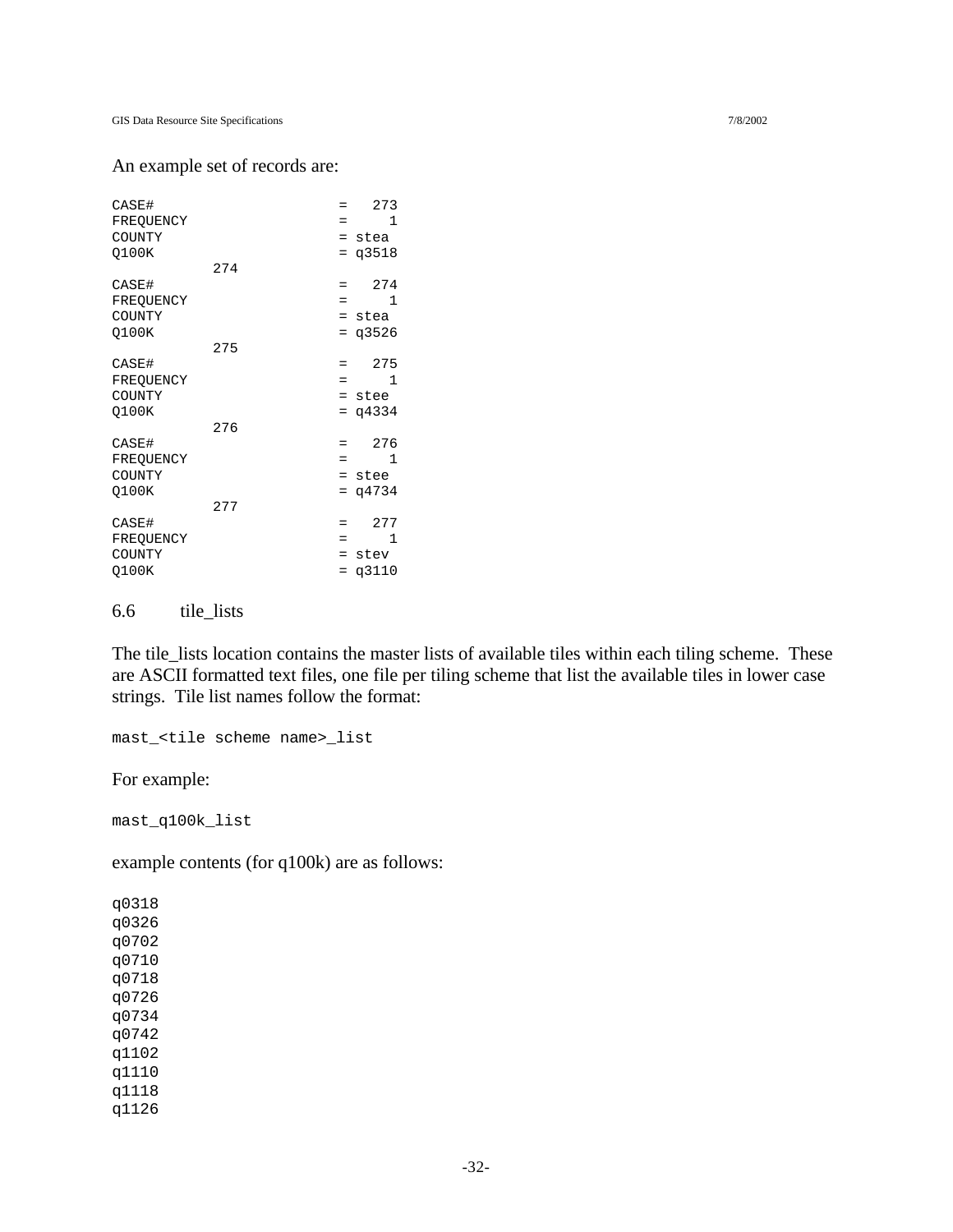...

#### 7.0 Process

Data Resource Sites will be the subject of many automated processes to facilitate maintenance and access. The "process" subdirectory below the resource site root location provides a place to execute programs, write out log files, and create temporary data. The principle reason for creating this location is to keep that portion of the file system used to store data completely clean. There has been a tendency to introduce temporary files, programs, and backup directories into Core data locations. This potentially compromises the integrity of applications which move data between locations, report data availability and status, and determine data volumes. Consolidating temporary files in a single location also facilitates site clean-up. It should be noted that data that are accessed regularly by applications should be stored in the Application section of the site.

#### 8.0 Wrap-up

The Data Resource Site concept reflects a philosophy of distributed data access which will likely be rendered obsolete within a four to six year period. The first step in this process will be the elimination of most of the metadata elements from the sites in favor of centralized access of these descriptive components. Data resources themselves will also migrate to centralized locations through time (from file servers to database server environments). With a solid distributed architecture, this migration from local to remote access (distributed to centralized) can be accomplished in a gradual, orderly fashion when improvements in network infrastructure (bandwidth) become available.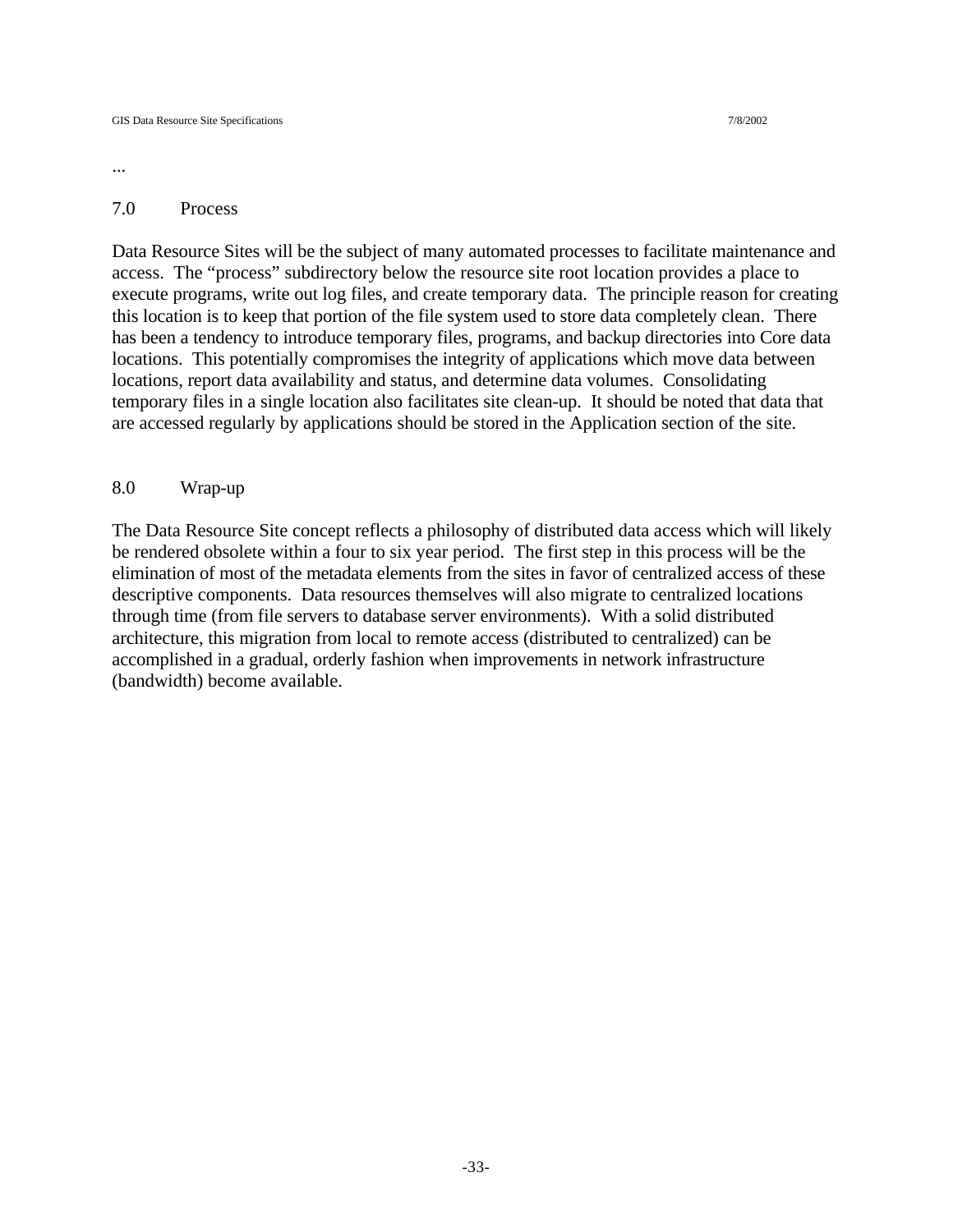# Appendix 1: Operating Environment Baselines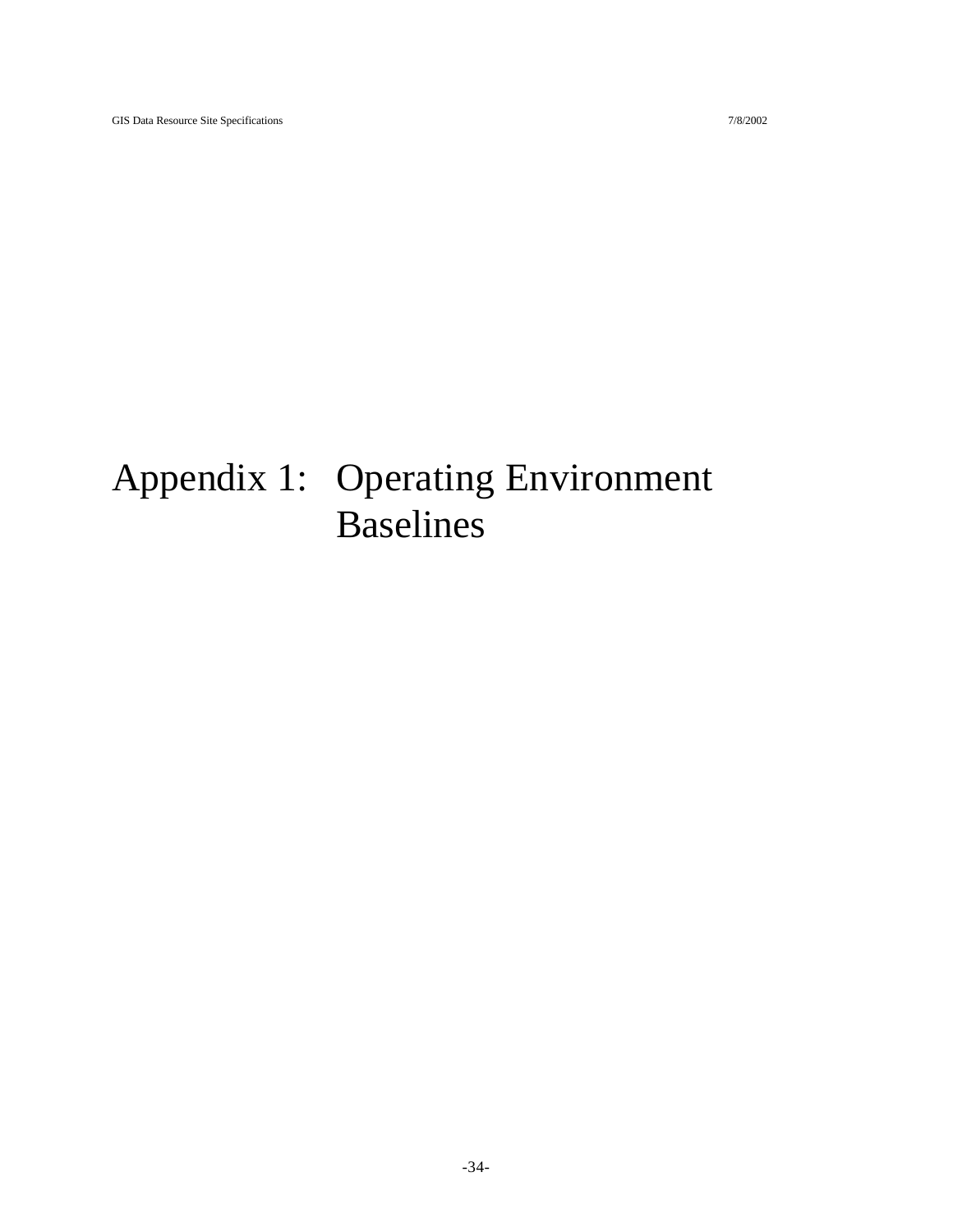#### Minnesota DNR Revised Core Database Architecture

Access Site Specification Notes

- 1.11 Access Site Specification Elements
	- Metastore specification (including data model and physical format)
	- Layer naming
	- File system organization
	- Supported data types

#### 2.Operating Environment Description

- 2.1 Operating systems
	- 2.1.1 Windows NT/95/98/2000
		- 2.1.2 Solaris 7.X
		- 2.1.3 AS/400
- 2.2 Hardware
	- 2.2.1 Sun Microsystems Workstations/Servers
	- 2.2.2 Intel workstations
		- 300 MHz Pentium
		- 64 Mb RAM
		- 4 Mb graphics card
		- Microsoft-compatible CD-ROM reader
- 2.3 Client application environment
	- 2.3.1 ARCVIEW (Windows/UNIX)
	- 2.3.2 VB-Map Objects
	- 2.3.3 Workstation ARC/INFO (UNIX/Windows)
	- 2.3.4 ARC/INFO 8 Desktop
- 2.4 Database administration environment
	- 2.4.1 Workstation ARC/INFO (UNIX)
		- 2.4.2 Oracle 8i
		- 2.4.3 UDB
		- 2.4.4 SDE
	- 2.4.5 pkzip-unzip compression (Windows/UNIX)
- 2.5 Application Server Environment
	- 2.5.1 MapServer
	- 2.5.2 ARC IMS

#### 3.Operational Requirements

- 3.1 Integration with data dictionary
- 3.2 Optimize mirroring/site update processes
- 3.3 Optimize for facilitated desktop access
- 3.4 Suitability for ad hoc desktop access (file system browsing, appearance in add themes view window

#### Access Site Specification Notes (cont.)

- 4.Filesystem Storage Standards
	- 4.1 Layer naming elements (potential)-filesystem, librarian, and SDE types
		- Layer abbreviation/description
		- Feature class
		- Scale class
		- Native tiling scheme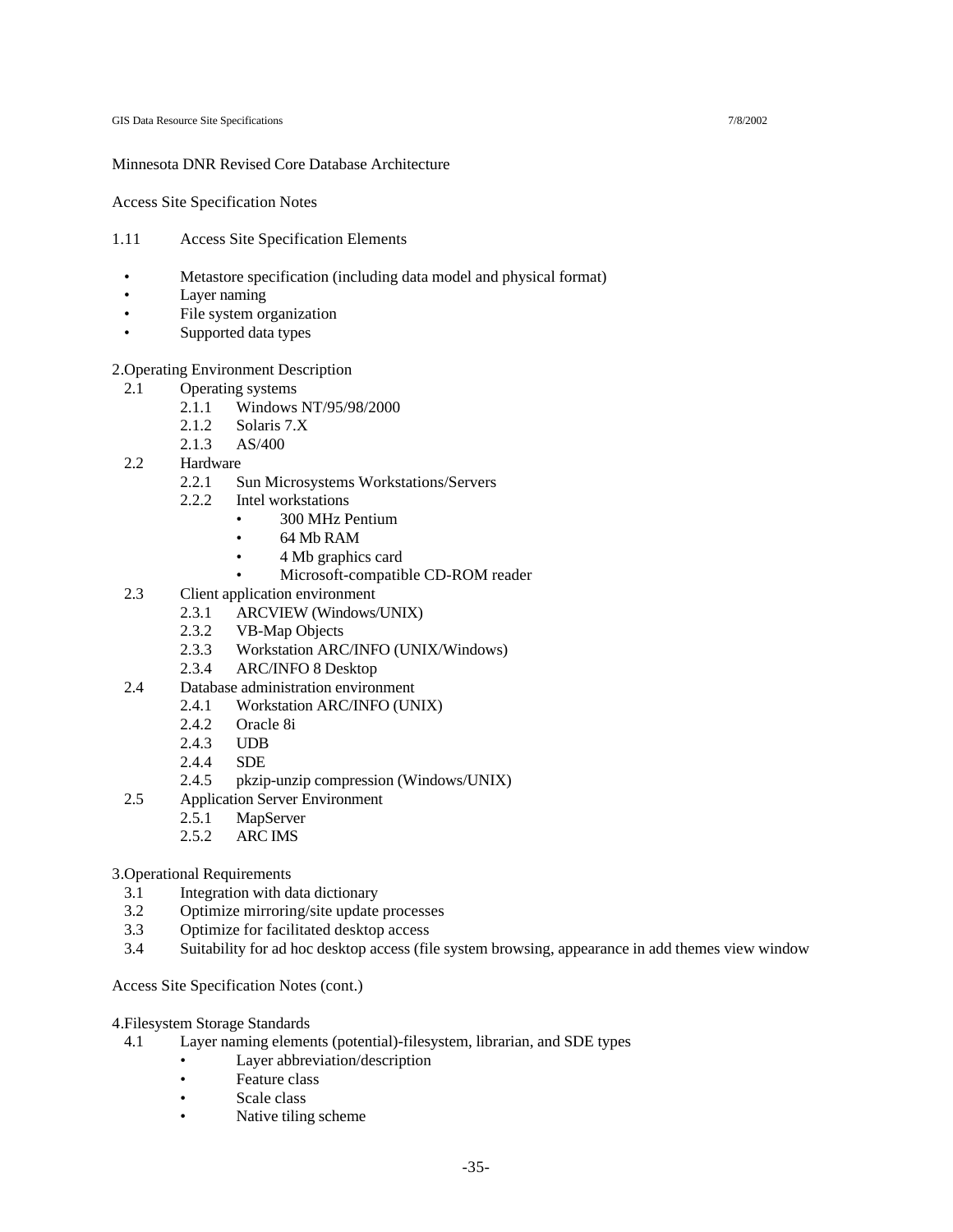- 4.2 Directory organization (issues and potential approaches)
	- Thematic/spatial hybrid
	- Top level thematic organization (library) or (possibly) top-level discipline organization (fisheries, forestry, etc); supplemented with a single general access area
	- Sub-levels oriented around geography (core-like tiling scheme ID) with tile sub-directories
- 4.3 Tile specifications (should remain intact from current core specs, except possibly township, which has always been anomalous).